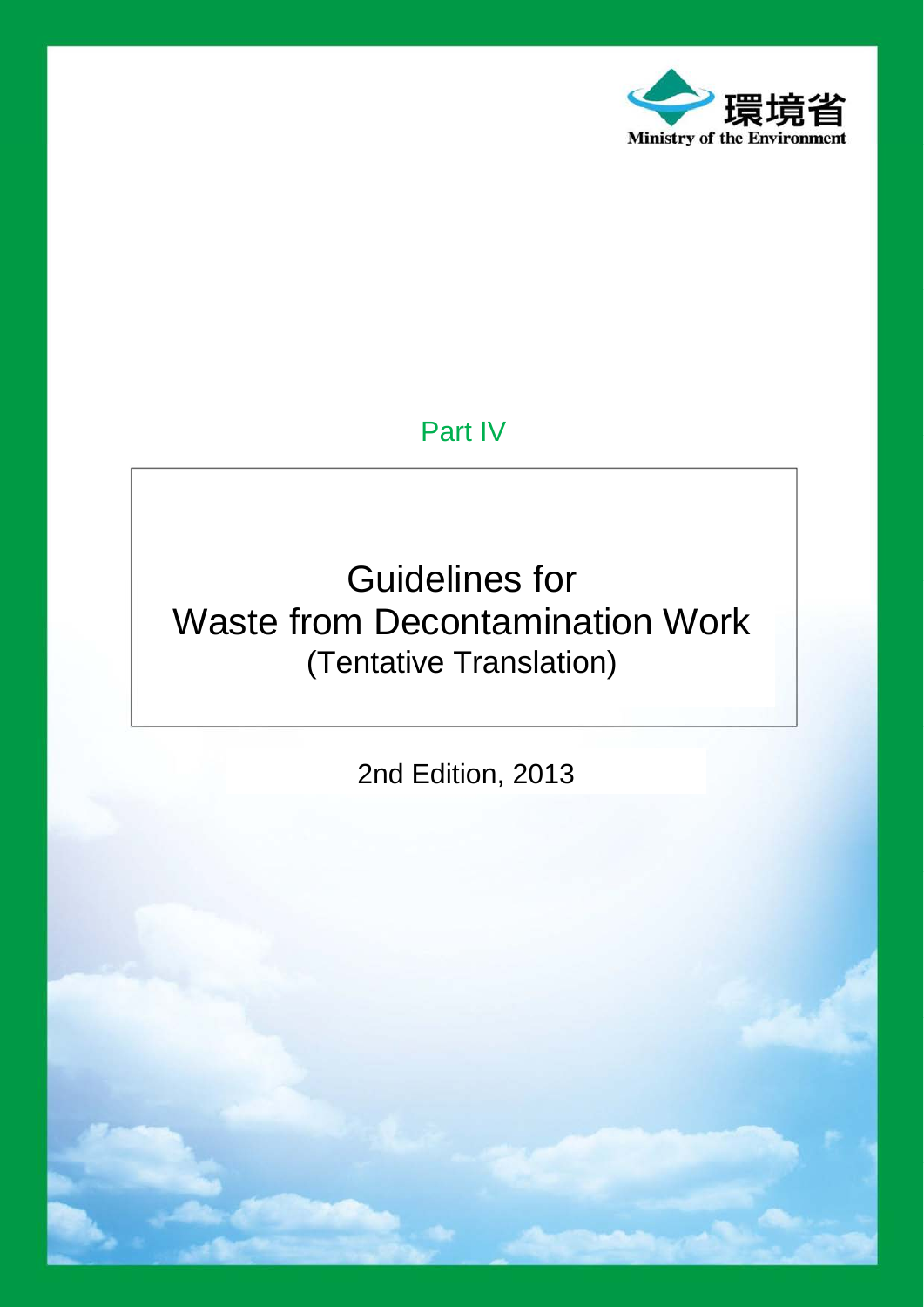# Table of Contents

| Chapter 1 |                                                                                       |  |  |  |  |  |  |
|-----------|---------------------------------------------------------------------------------------|--|--|--|--|--|--|
| 1.1       |                                                                                       |  |  |  |  |  |  |
| 1.2       |                                                                                       |  |  |  |  |  |  |
| 1.3       | Summary of the Standards for Site Storage of Waste from Decontamination Work  2       |  |  |  |  |  |  |
| Chapter 2 | The Standards for Site Storage of Waste from Decontamination Work                     |  |  |  |  |  |  |
|           |                                                                                       |  |  |  |  |  |  |
| 2.1       |                                                                                       |  |  |  |  |  |  |
| 2.2       |                                                                                       |  |  |  |  |  |  |
| 2.3       | Prevention of Contamination of Public Water Area and Groundwater  12                  |  |  |  |  |  |  |
| 2.4       |                                                                                       |  |  |  |  |  |  |
| 2.5       |                                                                                       |  |  |  |  |  |  |
| 2.6       | Prevention of Mixing of Waste from Decontamination Work, etc. containing Asbestos  17 |  |  |  |  |  |  |
| 2.7       |                                                                                       |  |  |  |  |  |  |
| 2.8       |                                                                                       |  |  |  |  |  |  |
| 2.9       |                                                                                       |  |  |  |  |  |  |
|           |                                                                                       |  |  |  |  |  |  |
|           |                                                                                       |  |  |  |  |  |  |
|           |                                                                                       |  |  |  |  |  |  |
|           |                                                                                       |  |  |  |  |  |  |
|           |                                                                                       |  |  |  |  |  |  |
|           |                                                                                       |  |  |  |  |  |  |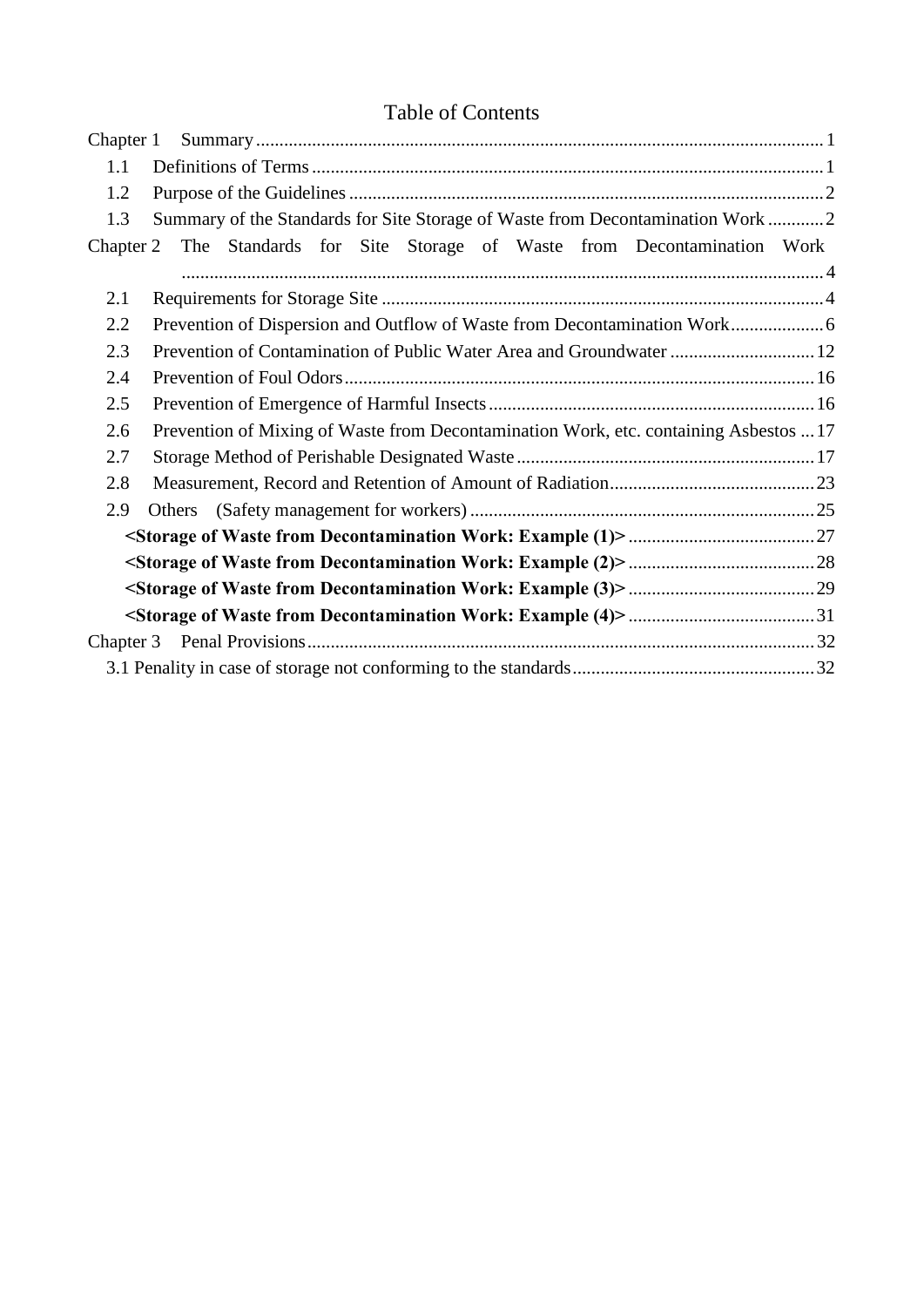# **Chapter 1 Summary 1.1 Definitions of Terms**

Definition of terms used herein is indicated below.

| Term                        | Explanation                                                                                                                                                                                                 |  |  |  |  |  |  |
|-----------------------------|-------------------------------------------------------------------------------------------------------------------------------------------------------------------------------------------------------------|--|--|--|--|--|--|
| Act                         |                                                                                                                                                                                                             |  |  |  |  |  |  |
|                             | Act on Special Measures concerning the Handling of Environment Pollution by Radioactive Materials<br>Discharged by the Nuclear Power Station Accident Associated with the Tohoku District - Off the Pacific |  |  |  |  |  |  |
|                             | Ocean Earthquake that Occurred on March 11, 2011 (Act No. 110 of 2011)                                                                                                                                      |  |  |  |  |  |  |
| Ordinance                   | Ordinance for Enforcement of the Act on Special Measures concerning the Handling of Environment                                                                                                             |  |  |  |  |  |  |
|                             | Pollution by Radioactive Materials Discharged by the Nuclear Power Station Accident Associated with the                                                                                                     |  |  |  |  |  |  |
|                             | Tohoku District - Off the Pacific Ocean Earthquake that Occurred on March 11, 2011 (Ordinance of the                                                                                                        |  |  |  |  |  |  |
|                             | Ministry of the Environment No. 33 of 2011)                                                                                                                                                                 |  |  |  |  |  |  |
| <b>Contaminated Waste</b>   | The areas which are designated by the Minister of the Environment as requiring management of the waste in                                                                                                   |  |  |  |  |  |  |
| Management Area             | the areas due to contamination of the waste in the areas by radioactive materials discharged by the accident                                                                                                |  |  |  |  |  |  |
|                             | to a level requiring special controls (the Act, Article 11, paragraph (1))                                                                                                                                  |  |  |  |  |  |  |
| Waste within the            | Waste in the contaminated waste management area (if the waste was carried out of the contaminated waste                                                                                                     |  |  |  |  |  |  |
| Management Area             | management area, including the waste carried out and excluding those determined by the Ordinance of                                                                                                         |  |  |  |  |  |  |
|                             | Ministry of the Environment (the Act, Article 13, paragraph (1)))                                                                                                                                           |  |  |  |  |  |  |
| <b>Designated Waste</b>     | Waste generated from water facilities, public sewerage, basin sewerage, industrial water facilities,                                                                                                        |  |  |  |  |  |  |
|                             | incineration facilities, which are specified municipal solid waste disposal facilities or specified industrial waste                                                                                        |  |  |  |  |  |  |
|                             | disposal facilities and community effluent treatment systems, designated by the Minister of the Environment                                                                                                 |  |  |  |  |  |  |
|                             | as not conforming to the requirements provided for in the Ordinance of Ministry of the Environment based on                                                                                                 |  |  |  |  |  |  |
|                             | the survey of the administrators, etc., of the facilities with regard to the pollution state by radioactive materials                                                                                       |  |  |  |  |  |  |
|                             | discharged by the accident. For waste other than that, if waste is regarded as not conforming to the                                                                                                        |  |  |  |  |  |  |
|                             | requirements provided for in the Ordinance of Ministry of the Environment as a result of a survey by the                                                                                                    |  |  |  |  |  |  |
|                             | possessor of the waste, waste may be applied to the Minister of the Environment to be designated to                                                                                                         |  |  |  |  |  |  |
|                             | designated waste (Act, Article 16 ~ Article 18)                                                                                                                                                             |  |  |  |  |  |  |
| <b>Specified Waste</b>      | Waste within the management area or designated waste (Act, Article 20)                                                                                                                                      |  |  |  |  |  |  |
| Disaster Waste              | In the Guidelines, it refers to the waste generated from the East Japan Great Earthquake (wreckage of                                                                                                       |  |  |  |  |  |  |
|                             | buildings collapsed by the Earthquake and tsunami and cars and ships, etc., damaged by tsunami)                                                                                                             |  |  |  |  |  |  |
| Measures for                | Removal of soil, fallen leaves and twigs, sludge piled up in waterways related to the contamination,                                                                                                        |  |  |  |  |  |  |
| Decontamination of          | prevention of spread of the contamination and any other measures, which are carried out for the soil, plants                                                                                                |  |  |  |  |  |  |
| the Soil, etc.              | and structures, etc., contaminated by radioactive materials discharged by the accident (Act, Article 2,                                                                                                     |  |  |  |  |  |  |
|                             | paragraph (3))                                                                                                                                                                                              |  |  |  |  |  |  |
| <b>Removed Soil</b>         | Soil generated from measures for decontamination of the soil, etc., in the specific area for decontamination                                                                                                |  |  |  |  |  |  |
|                             | or decontamination zone (Act, Article 2, paragraph (4))                                                                                                                                                     |  |  |  |  |  |  |
| Removed Soil, etc.          | Removed soil and waste generated from measures for decontamination of the soil, etc. (Act, Article 31,                                                                                                      |  |  |  |  |  |  |
|                             | paragraph (1))                                                                                                                                                                                              |  |  |  |  |  |  |
| Measures for                | Measures for decontamination of the soil, etc., and collection, transportation, storage and disposal of the                                                                                                 |  |  |  |  |  |  |
| Decontamination, etc.       | removed soil (Act, Article 25, paragraph (1))                                                                                                                                                               |  |  |  |  |  |  |
| Specific Area for           | The area designated by the Minister of the Environment as it is necessary for the national government to                                                                                                    |  |  |  |  |  |  |
| Decontamination             | conduct decontamination, etc., due to significant environmental contamination by radioactive materials                                                                                                      |  |  |  |  |  |  |
|                             | discharged by the accident in the area and for any other reasons (Act, Article 25, paragraph (1))                                                                                                           |  |  |  |  |  |  |
| Intensive                   | Area designated by the Minister of the Environment as it is necessary to conduct a focused survey of the                                                                                                    |  |  |  |  |  |  |
| <b>Contamination Survey</b> | contamination state of the environment by radioactive materials discharged by the accident in the area (the                                                                                                 |  |  |  |  |  |  |
| Area                        | Act, Article 32, paragraph (1))                                                                                                                                                                             |  |  |  |  |  |  |
| Decontamination Plan        | Plan of implementation of measures, including decontamination, etc., with respect to the area in the intensive                                                                                              |  |  |  |  |  |  |
|                             | contamination survey area, whose status of environmental contamination by radioactive materials                                                                                                             |  |  |  |  |  |  |
|                             | discharged by the accident is recognized as not satisfying the requirements provided for in the Ordinance of                                                                                                |  |  |  |  |  |  |
|                             | the Ministry of the Environment as a result of a survey under the Act. The plan shall be developed by                                                                                                       |  |  |  |  |  |  |
|                             | governors of prefectures or mayors of municipalities (the Act, Article 36, paragraph (1)).                                                                                                                  |  |  |  |  |  |  |
| Decontamination Zone        | Zone covered by the decontamination plan (Act, Article 35, paragraph (1))                                                                                                                                   |  |  |  |  |  |  |
| Decontaminator              | Person who implements decontamination measures, etc. In the specific area for decontamination, the                                                                                                          |  |  |  |  |  |  |
|                             | national government (the Ministry of the Environment), in the decontamination zone, the national                                                                                                            |  |  |  |  |  |  |
|                             | government, prefectures and municipalities (Act, Article 38, paragraph (1))                                                                                                                                 |  |  |  |  |  |  |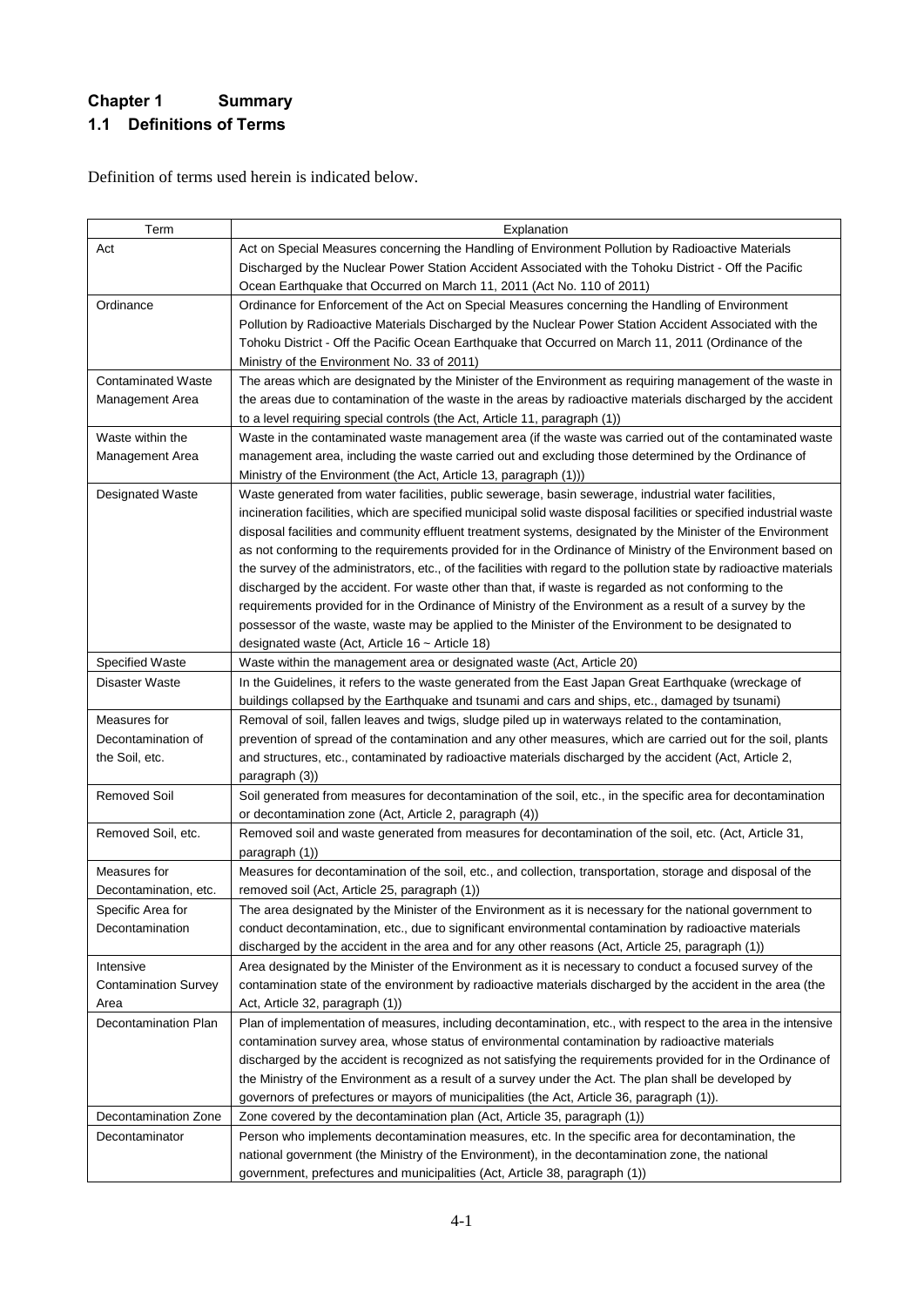| The Waste Disposal    | The Waste Management and Public Cleansing Act                                                                 |  |  |  |  |
|-----------------------|---------------------------------------------------------------------------------------------------------------|--|--|--|--|
| Act                   |                                                                                                               |  |  |  |  |
| Waste from            | In the Guidelines, it means waste (except for specified waste) generated from measures for decontamination    |  |  |  |  |
| Decontamination Work  | of the soil, etc. applicable to the land, etc., in specific area for decontamination or decontamination zone. |  |  |  |  |
| Perishable waste from | Waste from Decontamination Work containing perishable organic substances.                                     |  |  |  |  |
| decontamination work  |                                                                                                               |  |  |  |  |
| Guidelines for        | Guidelines for measurement of radiation in storage and treatment of the waste contaminated with radioactive   |  |  |  |  |
| Measurement           | materials discharged by the accident                                                                          |  |  |  |  |

#### **1.2 Purpose of the Guidelines**

In treatment of waste contaminated with radioactive materials discharged by the accident under Act on Special Measures concerning the Handling of Environment Pollution by Radioactive Materials Discharged by the Nuclear Power Station Accident Associated with the Tohoku District - Off the Pacific Ocean Earthquake that Occurred on March 11, 2011, (Act No. 110 of August 30, 2011), in order to be of help to appropriate and smooth operation of the standards for storage of waste generated from measures for decontamination of the soil, etc., applicable to the land, etc., in specific area for decontamination or decontamination zone, provided for in the Act, Article 41, paragraph (4), the Guidelines has the purpose of indicating the matters of note for operation of the standards for storage.

#### **1.3 Summary of the Standards for Site Storage of Waste from Decontamination Work**

(Standard for Storing Waste Generated as a Result of Measures such as Decontamination of Soil and others)

## Ordinance, Article 60

The standard for storage of waste generated from measures for decontamination of the soil, etc., aplicable to the land, etc., within the specific area for decontaminations or decontamination zones prescribed by the Ordinance of the Ministry of the Environment as under the Act, Article 41, paragraph (4), (excluding any specified waste) shall be as follows:

- (i) The provisions under Article 15, item (iii), item (v), item (vi) and item (viii), as well as Article 24, paragraph (1), item (ii) (excluding (a)) and the exceptional clause under item (iv) and paragraph (2), item (ii) shall govern.
- (ii) In cases where such waste which has putrefied or poses a risk to become putrefied is stored, the provisions under Article 15, item (ix), (a) and (b) shall govern.
- (iii) Record of measurement pursuant to the provision under the exceptional clause of Article 24, paragraph (1), item (iv), which shall govern pursuant to the provision under item (i) shall be prepared, which shall be retained until storage of such waste is terminated.

#### [Objective]

Storage of waste from decontamination work at the land where decontaminator (contractors, etc of the national government and municipalities) or landowners etc. accomplished the decontamination work.

## [Purpose of Measures]

When storing waste from decontamination work at the site where it was generated, it is necessary to take such measures as those to prevent it from flowing out or becoming airborne and spreading as in the case of designated waste and specified waste, in order to prevent impacts of radioactive substances on the surrounding environment.

#### [Examples of Measure]

Examples of specific measures are shown in Chapter 2.

In this regard, in description of the text of Ordinance for each item, it is described by reading "specified waste"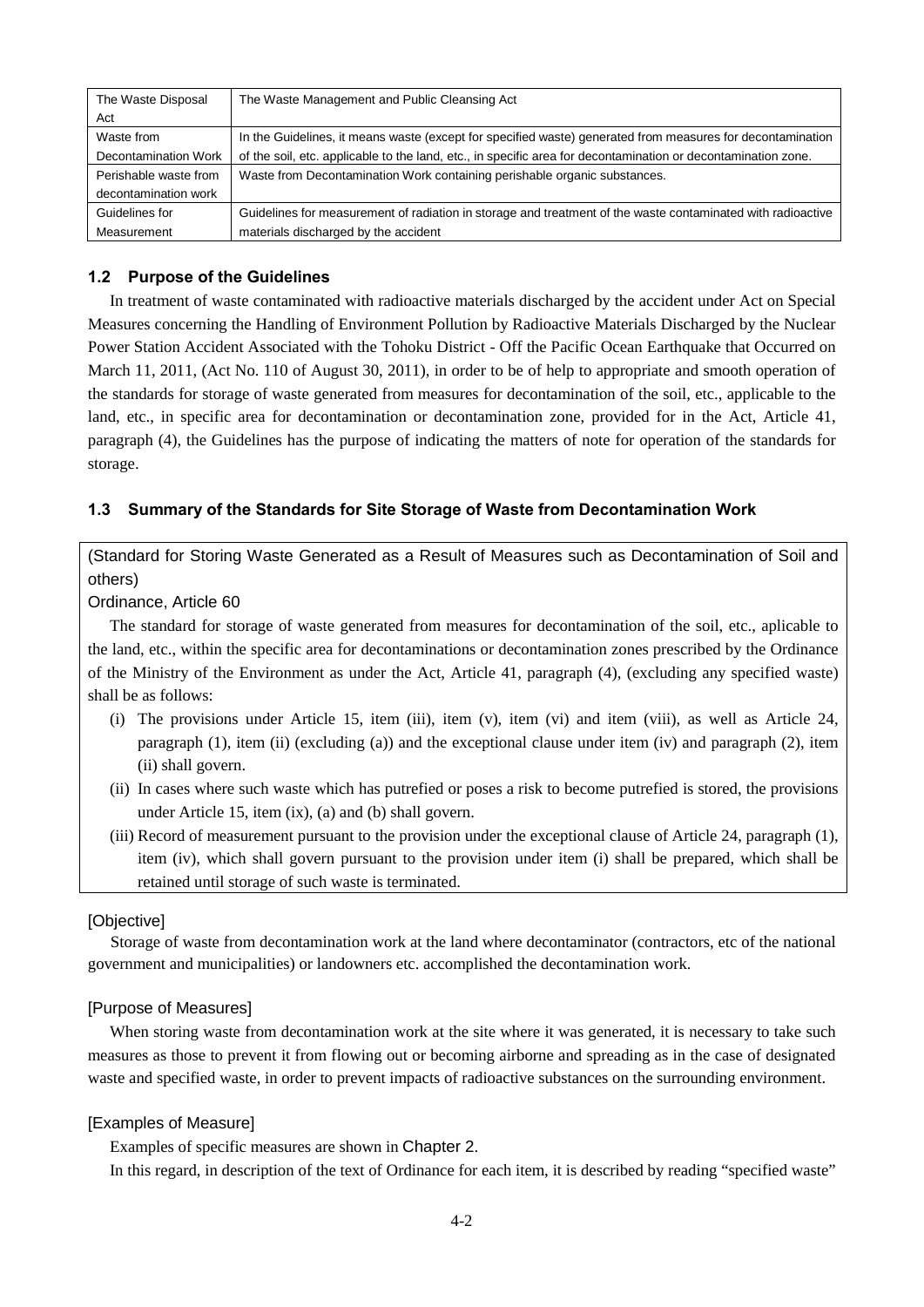or "designated waste" as "waste from decontamination work."

In Table 1-1, summary of the storage standards under the Act is shown.

|                |                                                                                                           | 1. Storage Standards for<br>Designated Waste (Site,<br>$etc.$ )         | 2. Storage Standards for Specified<br>Waste<br>(other than Site)           |                                                                            | 3. Storage Standards<br>for Waste from<br>Decontamination<br>Work (Site, etc.) |  |  |
|----------------|-----------------------------------------------------------------------------------------------------------|-------------------------------------------------------------------------|----------------------------------------------------------------------------|----------------------------------------------------------------------------|--------------------------------------------------------------------------------|--|--|
|                | <b>Content of Storage Standards</b>                                                                       | Over 8,000Bq/kg<br>(Ordinance, Article 15)                              | Over 8,000Bq/kg<br>(Ordinance, Article,<br>$24$ , paragraph $(1)$ )        | <b>Under</b><br>8,000Bq/kg<br>(Ordinance,<br>Article 24,<br>paragraph (2)) | Under 8,000Bq/kg<br>(Ordinance, Article 60)                                    |  |  |
| 1              | <b>Requirements for Storage Site</b><br>(installation of fence and<br>notice board)                       | Applied                                                                 | Applied (there are<br>requirements for<br>notice board)                    | Applied (there<br>are<br>requirements for<br>notice board)                 | Applied                                                                        |  |  |
| $\overline{2}$ | Prevention of Scattering and<br><b>Outflow of Waste</b>                                                   | Applied (storage in<br>containers and packaging,<br>etc., are required) | Applied (storage in<br>containers and<br>packaging, etc., are<br>required) | Applied                                                                    | Applied                                                                        |  |  |
| 3              | Prevention of contamination of<br>Public Water Area and<br>Groundwater                                    | Applied                                                                 | Applied                                                                    | Applied                                                                    | Applied                                                                        |  |  |
| $\overline{4}$ | Prevention of Infiltration of<br>Rainwater or Groundwater*1                                               | Applied                                                                 | Applied                                                                    | Not applied *2                                                             | Not applied *2                                                                 |  |  |
| $\overline{5}$ | Prevention of Emission of Foul<br>Odor                                                                    | Applied                                                                 | Applied                                                                    | Applied                                                                    | Applied                                                                        |  |  |
| 6              | Prevention of Emergence of<br><b>Harmful Insects</b>                                                      | Applied                                                                 | Applied                                                                    | Applied                                                                    | Applied                                                                        |  |  |
| $\overline{7}$ | Prevention of mixing of<br>Specified Waste with Other<br><b>Materials</b>                                 | Applied                                                                 | Applied                                                                    | Applied                                                                    | Not applied                                                                    |  |  |
| 8              | Prevention of mixing with<br>Waste, etc., Containing<br>Asbestos                                          | Applied                                                                 | Applied                                                                    | Applied                                                                    | Applied                                                                        |  |  |
| 9              | Storage Method of Perishable<br>Waste                                                                     | Applied                                                                 | Applied                                                                    | Applied                                                                    | Applied                                                                        |  |  |
| 10             | <b>Prevention of Radiation</b><br>Hazard                                                                  | Applied                                                                 | Applied                                                                    | Not applied *3                                                             | Not applied *3                                                                 |  |  |
|                | Measurement and Record of<br><b>Amount of Radiation</b>                                                   | Applied (before and after<br>start of storage)                          | Applied (at least<br>once every seven (7)<br>days)                         | Applied (at least<br>once every<br>seven (7) days)                         | Applied (before and<br>after start of storage)                                 |  |  |
| 11             | <b>Water Quality Inspection</b><br>of Surrounding<br>Groundwater                                          | Not applied                                                             | Applied                                                                    | Applied                                                                    | Not applied                                                                    |  |  |
| 12             | Retention of Records of<br>Measurement of Amount of<br>Radiation (until the storage<br>site is abolished) | Applied                                                                 | Applied                                                                    | Applied                                                                    | Applied                                                                        |  |  |
| 13             | Retention of Records of<br>Not applied<br>Storage                                                         |                                                                         | Applied                                                                    | <b>Applied</b>                                                             | Not applied                                                                    |  |  |

## **Table 1-1: Summary of Storage Standards**

- \*1 Measures for reducing contact with water. When the concentration in the waste to be handled is greater than 8,000Bq/kg, measures are taken to minimize contact with water at every stage from transportation to final disposal, in order to prevent from the waste elution of radioactive materials (i.e. radioactive cesium) from the accident so that greater safety is secured.
- \*2 In this regard, for treatment of waste under 8,000Bq/kg, if waste, which might outflow or wastewater might be generated by rainwater, are stored outdoors, provisions of prevention of scattering and outflow (Storage Standards 2) and provision of prevention of contamination of public water area and groundwater Storage Standards 3) are applied and outflow of waste in suspension with water by rainwater and outflow and permeating into the ground of wastewater from the waste shall be regulated.
- \*3 For the waste below 8,000Bq/kg, as it is not necessary to take particular isolation measure, such isolation measures as cover soil, etc., are not provided.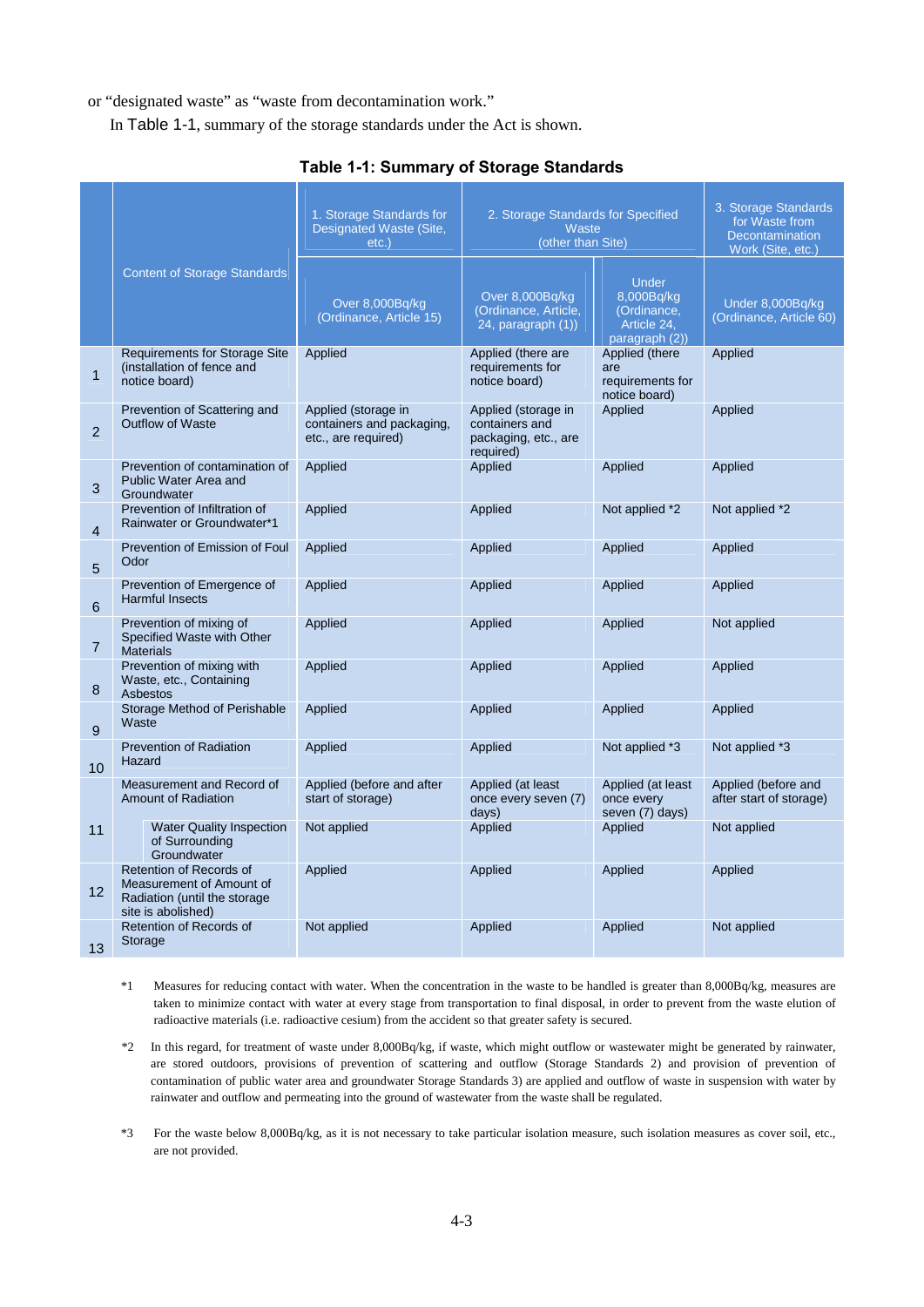## **Chapter 2 The Standards for Site Storage of Waste from Decontamination Work**

(Standard for Storing Waste Generated as a Result of Measures such as Decontamination of Soil and others)

## Ordinance, Article 60

The standard for storage of waste generated from measures for decontamination of the soil, etc., aplicable to the land, etc., within the specific area for decontaminations or decontamination zones prescribed by the Ordinance of the Ministry of the Environment as under the Act, Article 41, paragraph (4), (excluding any specified waste) shall be as follows:

- (i) The provisions under Article 15, item (iii), item (v), item (vi) and item (viii), as well as Article 24, paragraph (1), item (ii) (excluding (a)) and the exceptional clause under item (iv) and paragraph (2), item (ii) shall govern.
- (ii) In cases where such waste which has putrefied or poses a risk to become putrefied is stored, the provisions under Article 15, item (ix), (a) and (b) shall govern.
- (iii) Record of measurement pursuant to the provision under the exceptional clause of Article 24, paragraph (1), item (iv), which shall govern pursuant to the provision under item (i) shall be prepared, which shall be retained until storage of such waste is terminated.

## **2.1 Requirements for Storage Site**

Ordinance, Article 24, paragraph (1), item (ii) (except for (a))

Storage shall be carried out at a place that meets the requirements specified under Article 15, item (i), (a) and where a notice board satisfying the following requirements is installed at a clearly viewable location.

Ordinance, Article 15, item (i), (a)

(a) An enclosure shall be set up surrounding the place (if it is of a structure where the waste from decontamination work stored is loaded directly against such enclosure, then it shall be restricted to an enclosure which is safe enough from the point of view of structural strength)

Ordinance, Article 24, paragraph (1), item (ii), (b)

- (b) Following matters shall be displayed.
	- 1. That it is a storage site of waste from decontamination work;
	- 2. The kind of waste from decontamination work stored (if such waste from decontamination work includes any of the waste from decontamination work listed from Article 23, paragraph (1), item (v), (a) through (c)\* or any waste from decontamination work which has putrefied or poses a risk to become putrefied (hereinafter referred to as "asbestos-containing specified waste, etc."), such fact shall be included);
	- 3. Contact information in case of emergency; and
	- 4. In cases where waste from decontamination work is stored outdoors without using a container, the maximum of the heights prescribed under Article 15, item (ii), (b).

\* Ordinance, Article 23, paragraph (1), item (v) (excerpts)

c. Soot and dust (only limited to waste from decontamination work)

## [Purpose of Measures]

In order to clearly separate the storage site of waste from decontamination work from other sites, the surrounding areas of the storage site are fenced and a notice board is put up to indicate it is the storage site of waste from decontamination work etc..

a. Asbestos-containing waste from decontamination work (except for waste from decontamination work asbestos, etc. provided in (b)) which is designated by the Minister of the Environment

b. Waste from decontamination work in which waste asbestos (only limited to waste from decontamination work) and asbestos are contained or to which these are attached and designated by the Minister of the Environment as might scatter.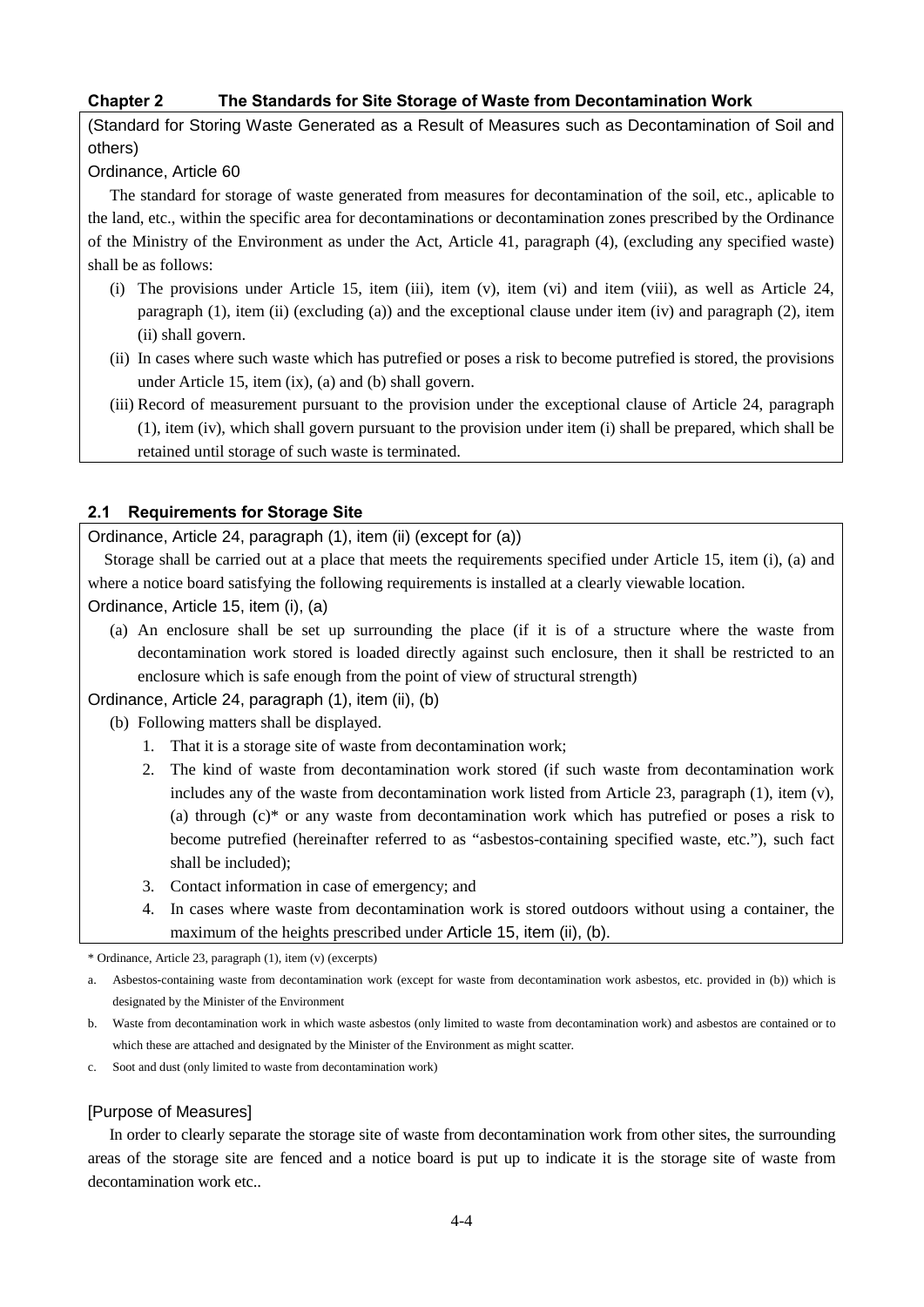## [Example of Measures]

Enclosures shall be in accordance with the following:

- [Note] In the case where waste from decontamination work is stored in a tent, pipe-framed house and others, it is not necessary to fence around them.
- Storage at the site where no person other than the related persons enter, such as on the private land
	- · In order to indicate the scope of the storage site, such measures shall be taken as laying out road cones (Figure 2-1) or extending rope (Figure 2-2), etc.
	- In the case where waste from decontamination work is stored at a location where fences may be subjected to strong wind, rain, etc., it is necessary to take such measures as anchoring the fences for securing of them.





**Figure 2-1: Road cone fence (Example) Figure 2-2: Rope fence (Example)**



- Storage at the site where people other than the related persons enter, such as the outside of private land
	- · Fencing in the storage site by means of multi-tiered roping is an effective way to prevent people from unnecessarily entering the storage site (Figure 2-3).
	- If the load of waste from decontamination work stored directly is put on the fence, etc., it is necessary to select a fence, etc., having the structural and strength to withstand the load.
	- · In the case where waste from decontamination work is stored at a location where fences may be subjected to strong wind, rain, etc., it is necessary to take measures for securing the fences.



**Figure 2-3: Multiple-rope fence (Example)**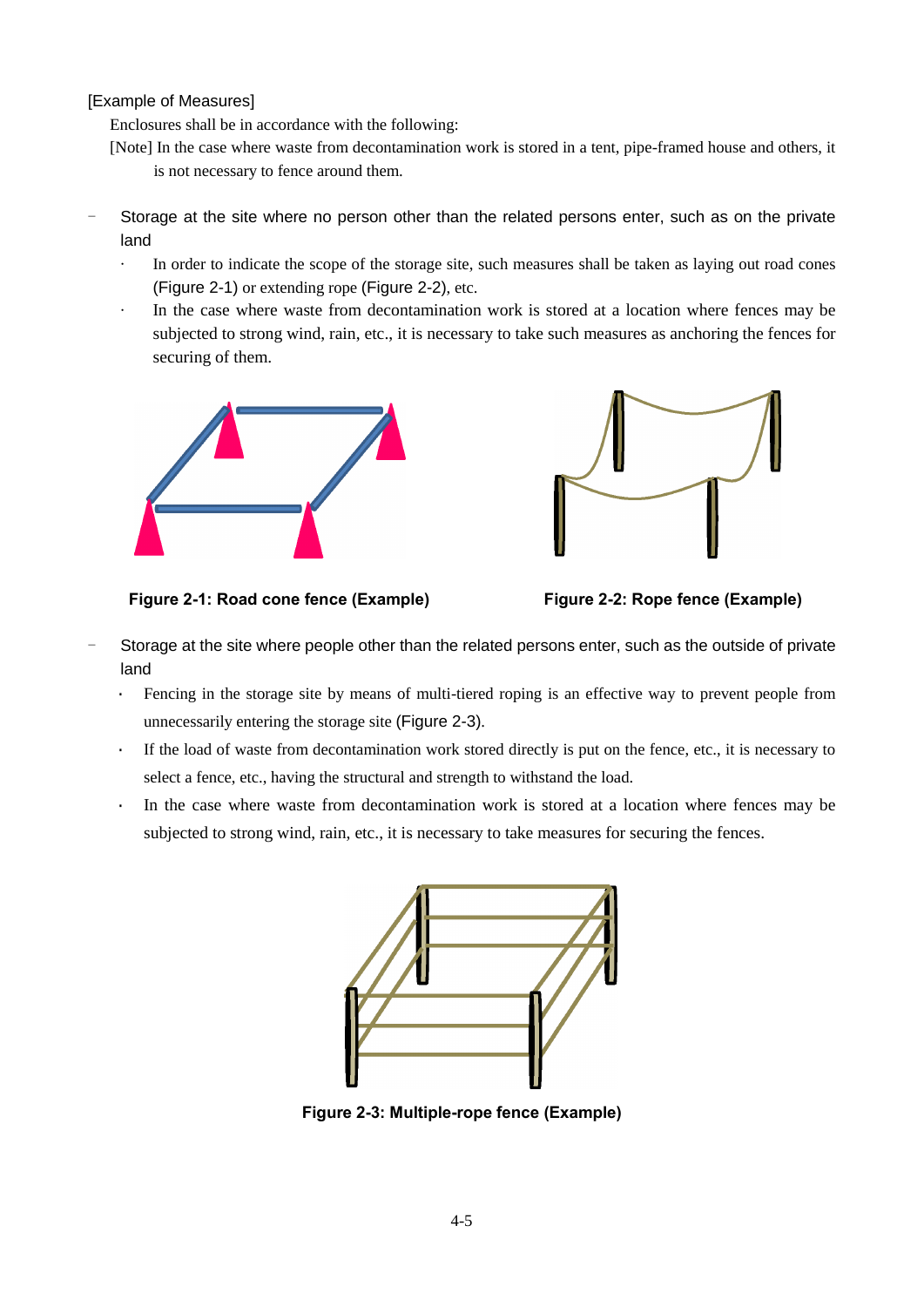Notice board is in accordance with that in Figure 2-4.



**Figure 2-4: Notice board (Example)** 

## **2.2 Prevention of Dispersion and Outflow of Waste from Decontamination Work**

## Ordinance, Article 24, paragraph (2), item (ii)

In order that no waste from decontamination work will scatter or flow out of the storage site, the following measures shall be taken

(a) In cases where the waste from decontamination work is stored outdoors without using a container, the height of such waste from decontamination work piled up shall not exceed such height prescribed under Article 15, item (ii), (b).

Ordinance, Article 15, item (ii)

- (b) In the case where waste from decontamination work is stored outdoors without using a container, it shall be ensured that the height of the waste from decontamination work piles does not exceed the height prescribed under (1) or (2) below, whichever is applicable.
	- (1) If it is without a structure which has an area where the waste from decontamination work stored is loaded directly against the enclosure of the storage site (hereinafter referred to as "directly loaded area"), for any given point of such storage site, the height from the ground to the intersecting point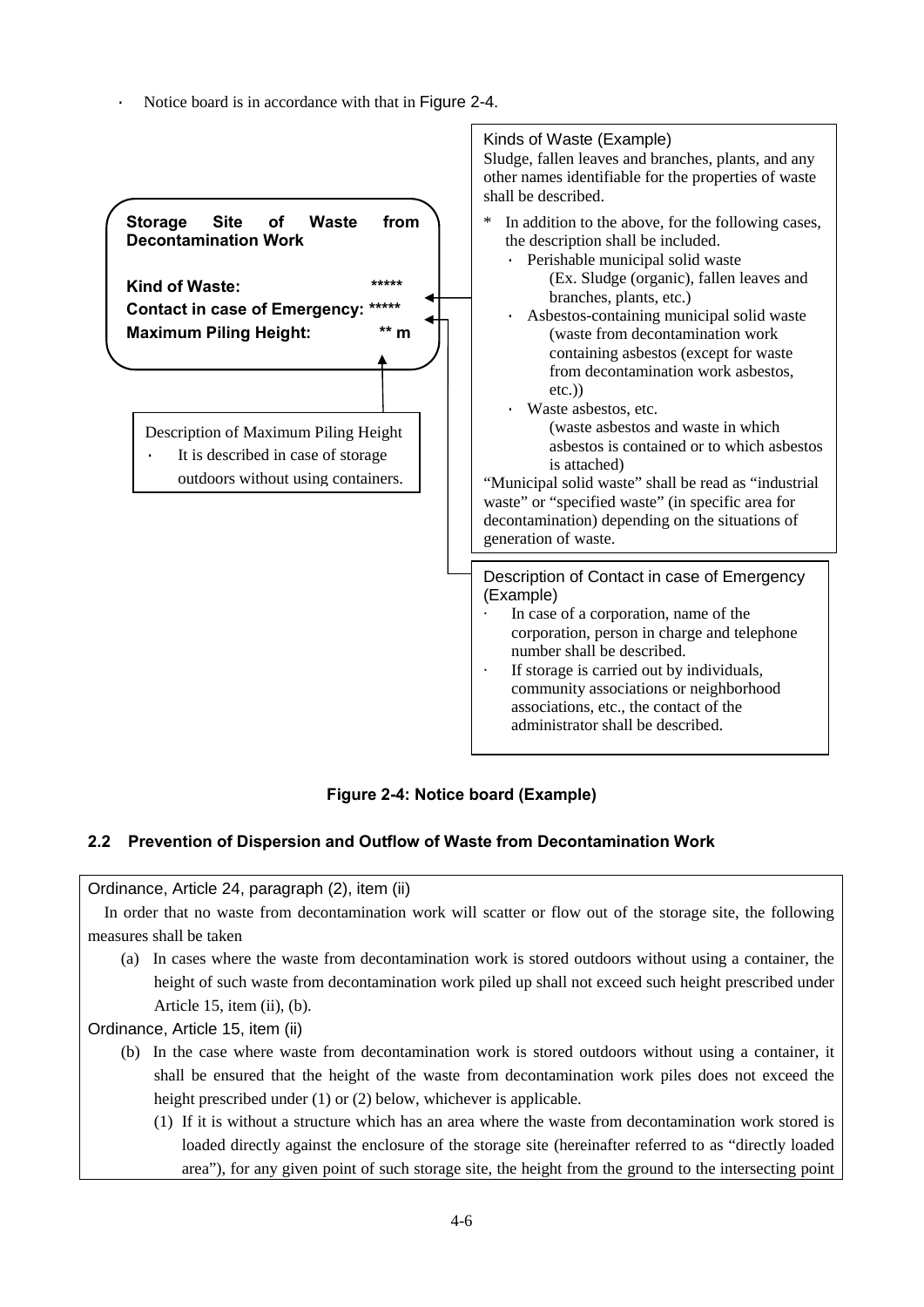of a vertical line that goes through such given point and a surface that goes through the bottom of that enclosure (if the bottom is not touching the ground, the intersecting line of the surface that is vertically extended from that bottom and the ground) and has a gradient of 50% upward from a level surface (if there are 2 or more intersecting points, it shall be the one nearest to the ground).

- (2) If it is with a directly loaded area against the enclosure of the storage site, the height as prescribed under the following a., and b., for the areas specified under such a., and b.:
	- a. For the area within 2 m horizontally to such storage site side from the vertical downward line of 50 cm from the top of the directly loaded area (if the height of such enclosure of the directly loaded area is less than 50 cm, this shall be its bottom) (hereinafter referred to as "base line"): for any given point of such area within 2 m, the height prescribed under the following i., (If the enclosure of such storage site includes any area which is not a directly loaded area, the lower of the heights prescribed under i., and ii.):
		- i. The height from the ground to the intersecting point of the vertical line which goes through such given point and the horizontal surface which goes through the base line with a minimum horizontal distance to such vertical line
		- ii. The height prescribed under 1.
	- b. For the area beyond 2 m horizontally to such storage site side from the base line: for any given point in such area beyond 2 m, the height prescribed under the following i., (If the enclosure of such storage site includes any area which is not a directly loaded area, the lower of the heights prescribed under i., and ii.):
		- i. The height from such given point to the intersecting point of a vertical line which goes through such point and a surface which goes through the line that is 2 m horizontally to the storage site side from the base line and has a gradient of 50% upward from a level surface (if there are 2 or more intersecting points, it shall be the one nearest to the ground)
		- ii. The height prescribed under 1.

Note) Piling height of waste from decontamination work stored outdoors without using containers



- If the waste does not contact the fence, less than gradient of 50% from the bottom of the fence
- If the waste contacts the fence (load is directly put on the fence), within 2m inside of the fence shall be 50cm lower than the height of fence and the inside more distant than 2m from the fence shall have gradient of 50%. (gradient of 50% is the gradient at ratio of bottom : height = 2:1 which is approximately  $26.5^{\circ}$ ) (Source: Website of Japan Industrial Waste Technology Center)

4-7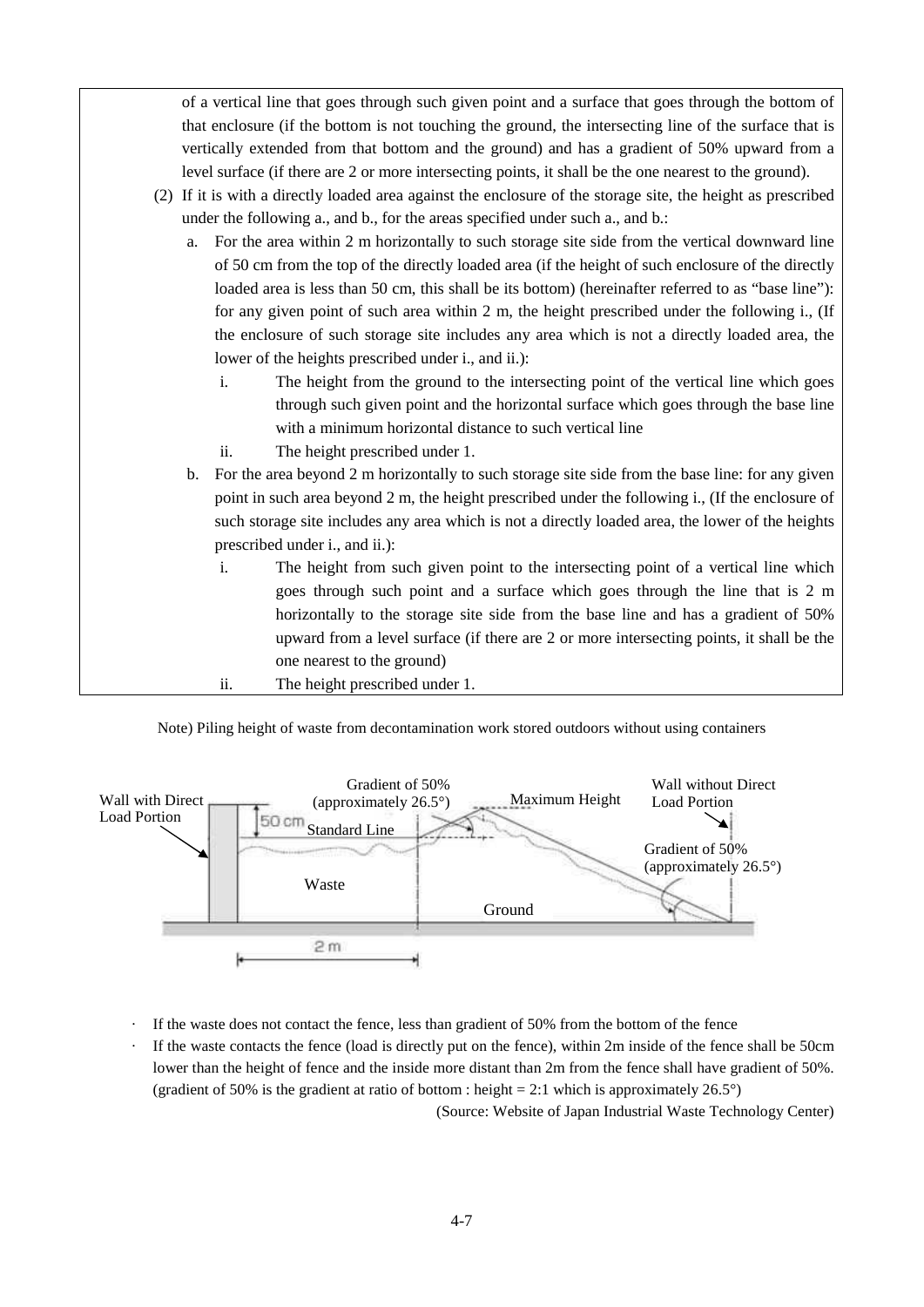## [Purpose of Measures]

It is necessary to ensure that waste from decontamination work is stored in such a way that it is piled to heights that are appropriate to prevent conservation impairment of the living environments by scattering and outflow of waste from decontamination work from the storage site.

If waste from decontamination work might scattering or flow out due to infiltration of rainwater or groundwater, it is necessary to take measures for preventing infiltration of rainwater or groundwater.

#### [Examples of Measures]

- In the case where there is a risk of scattering or outflow of waste from decontamination work because of the type or characteristics of the waste from decontamination work, storing the waste from decontamination work in containers is effective.
- In the case where there is a risk of scattering or outflow of waste from decontamination work caused by infiltration of rainwater etc., storing the waste from decontamination work in waterproof containers, covering the waste from decontamination work with waterproof sheets or storing the waste from decontamination work at a location that is higher than the surrounding area is effective.

#### Storage in Flexible Containers

- · The types of flexible containers are as shown in Table 2-1. The flexible containers to use should be selected taking into consideration the characteristics of the waste from decontamination work to be stored, the storage period and other relevant factors. For storage of relatively light waste from decontamination work, it is considered that common cross-type flexible containers (Figure 2-5) will normally be sufficient. For storage for a relatively long period (2 or more years) or storage of waste from decontamination work with high moisture content or relatively heavy waste from decontamination work, using high-durability flexible containers, such as cross-type flexible containers equipped with a weatherproof inner bag or running-type flexible containers (Figure 2-6), is effective.
- In the case where waste from decontamination work with high moisture content such as sludge or waste from decontamination work mixed with a large amount of snow or other forms of moisture is stored in flexible containers, it is recommended to avoid stacking up flexible containers containing waste from decontamination work wherever possible, because the weight of the upper containers containing waste from decontamination work may cause wastewater to seep out of the lower containers containing waste from decontamination work. This does not apply to cases where no wastewater leaks out of the storage site such as the case where flexible containers containing waste from decontamination work are stored in a building equipped with a drain containment facility.
- In the case where waste from decontamination work is stored in flexible containers with the flexible containers stacked up, limiting the stacking height to 2 to 3 m (which corresponds to 2 to 3 stacked layers of containers) is effective in preventing containers from collapsing or getting damaged. In case of perishable waste, refer to "2.7 Storage Method of Perishable Waste from Decontamination Work."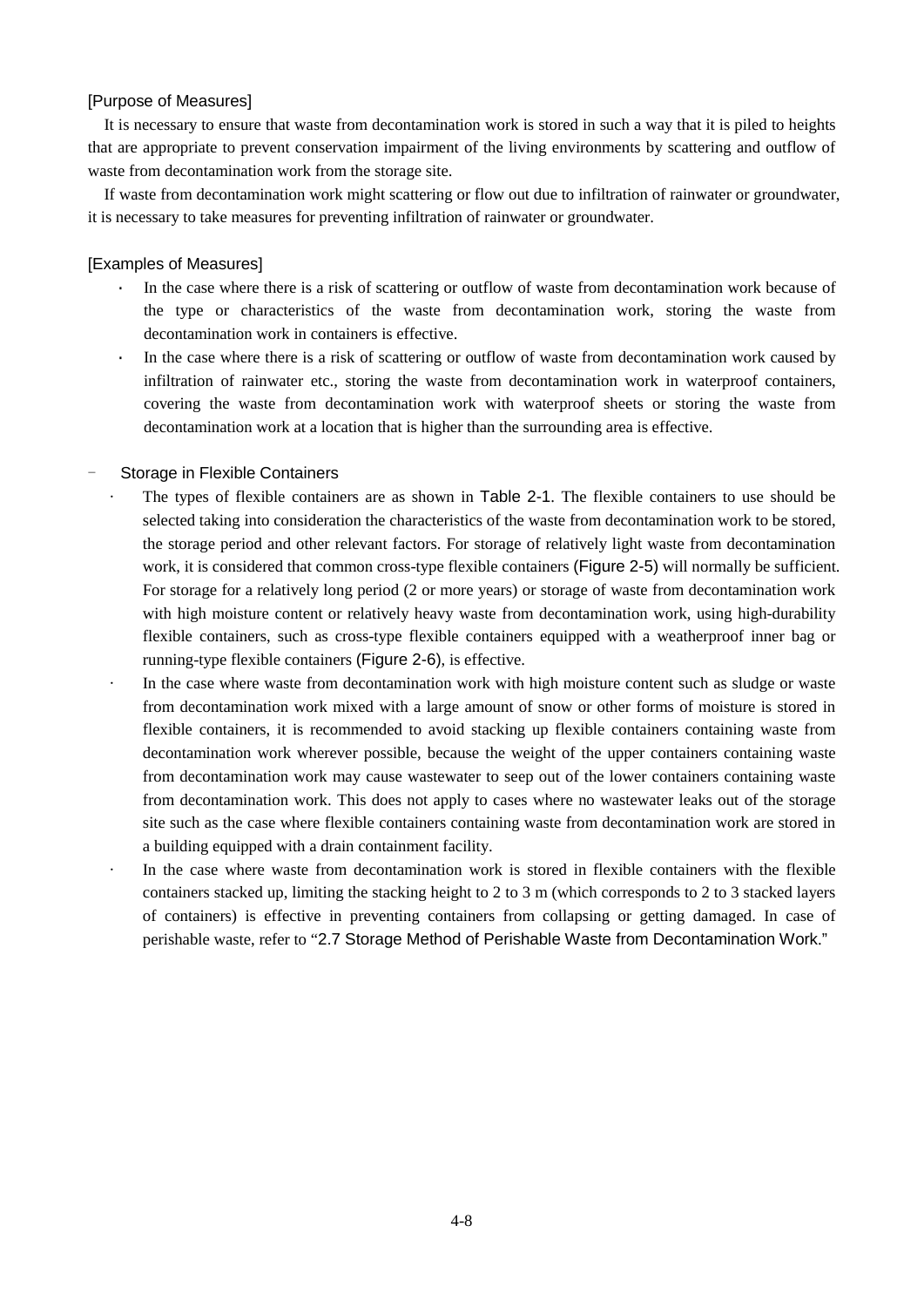| <b>Type of Flexible</b><br>Container | Features, etc.                                                                                                                                                                                                                                                                                                                                                                                                          |  |  |  |  |  |  |
|--------------------------------------|-------------------------------------------------------------------------------------------------------------------------------------------------------------------------------------------------------------------------------------------------------------------------------------------------------------------------------------------------------------------------------------------------------------------------|--|--|--|--|--|--|
| Cross-type*                          | One-way use is assumed.<br>· Inferior to running-type flexible containers in weather resistant and waterproof<br>capacity.<br>· Cross-type flexible containers with enhanced weatherproofness (achieved<br>through UV treatment etc.), as well as cross-type flexible containers with enhanced<br>waterproofness (achieved through inner coating or incorporation of an inner bag),<br>are also commercially available. |  |  |  |  |  |  |
| Running-type*                        | · Reuse is assumed.<br>. Superior to cross-type flexible containers in weather resistance and waterproof<br>property.                                                                                                                                                                                                                                                                                                   |  |  |  |  |  |  |

## **Table 2-1: Types of Flexible Containers**

- \* According to JIS Z 16512
- (Note) Commercially available bags that have not been verified regarding their conformance with JIS standards and are categorized as sandbags can also be used. Such bags should be used only after confirming their suitability for the storage conditions.





**Figure 2-5: Cross-type (Example) Figure 2-6: Running-type (Example)** 

(Source: A pamphlet of a manufacturer)

## Storage in Drum Cans

- If it is assumed that wastewater would flow out to the surrounding environment by storage of waste from decontamination work containing much water such as sludge, it is effective to select drum cans.
- If it is highly likely to perish for such perishable waste from decontamination work as plants, fallen leaves and branches, since these might accumulate heat in connection with fermentation, it is effective to store in such containers having good heat resistance such as drum cans (with cover) avoiding storage in flexible containers.
- Since drum cans are mainly made of metals, taking such measures as the adoption of chemical drum cans is effective in reducing the corrosion.

## Storage in Plastic Bags

- In storage of a small amount of plants and fallen leaves and branches, etc., plastic bags having a certain strength can be used (considering durability, home garbage bags shall be avoided).
- In storage, double packaging of plastic bag is effective as counter measures for breaking of a single layer plastic bag.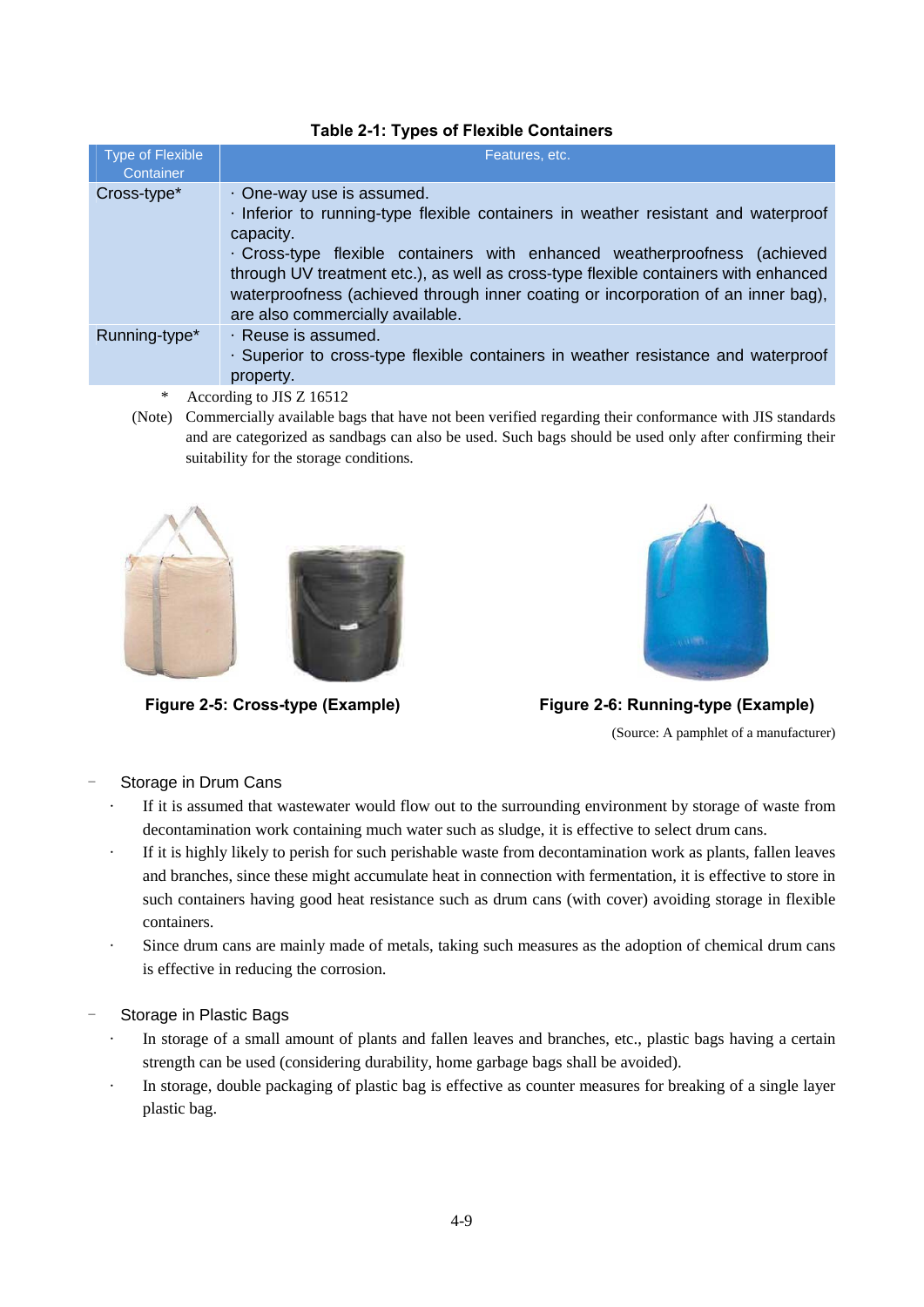## Storage in Removable Container

In the case where waste from decontamination work is stored in containers that can be set on and removed from a vehicle such as hook roll car so that the transport of the waste from decontamination work at a later date is made easier, it is effective that covering the top of the containers with a waterproof sheet to prevent scattering and outflow and infiltration of rainwater, with the central part of the sheet elevated (that is, with the sheet installed in such a way that it is sloped) so that rainwater etc. does not pool on the waterproof sheet.

## Storage Outdoors without using Containers

- In the case where waste from decontamination work is stored outdoors without using a container, securing the sheets used to cover the waste firmly to the waste or the ground to prevent them from being dislocated or partially peeled off by wind, rain, etc., storing the waste at a location that is higher than the surrounding area, or taking the measures necessary to prevent the infiltration of rainwater etc. through sheet joints or contact of the waste with rainwater is effective (Figures 2-7 and 2-8).
- In the case where plural sheets are joined together to cover waste from decontamination work, it is necessary to ensure that the joints will not be damaged when the sheets are subjected to load as a result of settlement or deformation of the pile of the stored waste.
- Elevating the central part of the cover sheet to make the sheet sloped is effective in preventing rainwater etc. from pooling on the sheet.
- Constructing drainage ditches around the storage site is an effective countermeasure for the case where there is concern that water from the surrounding area (surface water etc.) may flow into the storage site (because of proximity of the site to a slope or for other reasons).
- In the case where there is concern that rainwater etc. may flow into stored waste from decontamination work through the bottom of the piled waste, storing the waste from decontamination work on pallets (those used for transport in the physical distribution sector) etc. installed on the ground of the storage site is effective.



**Figure 2-7: Prevention of Dispersion and Outflow of Waste from Decontamination Work not** 

**stored in Containers (Example 1)**  Raising to higher position than the surroundings by embankment, etc. Waste from decontamination work not stored Installation of liner sheet, etc. Concurrently with nonwovens

# **Figure 2-8: Prevention of Dispersion and Outflow of Waste from Decontamination Work not stored in Containers (Example 2)**

\* In the event that damage is found in the installed seepage control sheet etc., it is necessary to repair it as soon as possible to prevent infiltration of rainwater etc.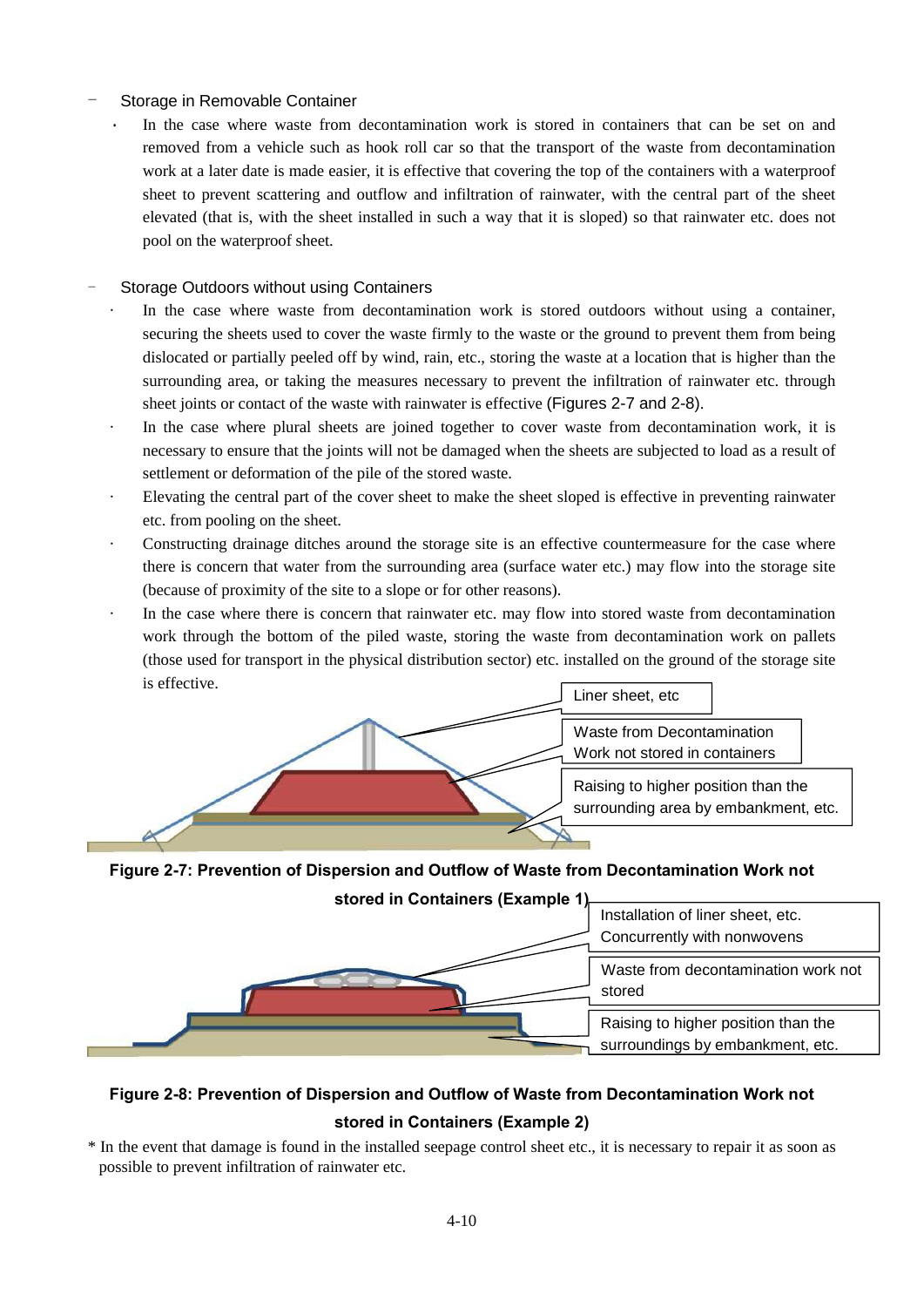## Storage in Sloped Areas

- In the case where a storage site is set up in a sloped area, it is necessary to pay particular attention to the prevention of collapses of the waste.
- Specifically, constructing earth-retaining structures on the lower side of the area around the storage site according to the slope gradient or making a flat ground surface by earth moving (cutting/banking) according to the slope gradient is effective (Figure 2-9).
- When constructing earth-retaining structures or performing earth moving to make a flat ground surface, it is necessary to confirm the strength of the ground, groundwater level and other conditions of the ground and to take measures to deal with surface water before commencing the construction work.



## **Figure 2-9: Setting up a Storage Site in a Sloped Area (Example)**

## Storage in Buildings without Using Containers

In the case where waste from decontamination work is stored in a building without using a container, it is necessary to pay attention to the prevention of scattering and outflow of waste from decontamination work to the outside.

## Storage of Asbestos-Containing Waste

- When storing asbestos-containing waste from decontamination work, moistening the waste from decontamination work in advance by spraying water, scattering prevention agent, etc. onto it to prevent the scattering of asbestos and then storing the moistened waste from decontamination work in plastic bags having sufficient strength (using bags with a thickness of 0.15mm or more is recommended) in the form of double-bagging or in robust containers (closed-type containers such as drum cans) is effective.
- Asbestos-Containing Municipal Solid Waste shall also be packaged in double bags or covered by sheets or packed in bags, etc., so as not to scatter.

"(Manual of Treatment of Waste containing Asbestos,  $2<sup>nd</sup>$  Edition" (March 2011, the Ministry of the Environment))

(Note) Storage of containers waste stored in buildings

 $\blacktriangleright$ Indoor storage of waste from decontamination work in flexible containers, drum cans, etc. is effective in preventing scattering and outflow.

## [Matters of concern]

- **Creation of Records** 
	- · A recommended method of managing containers containing waste from decontamination work is to control it by the type of the waste from decontamination work contained (if asbestos is contained in the waste of the container it should be mentioned as for the containment information), the concentrations of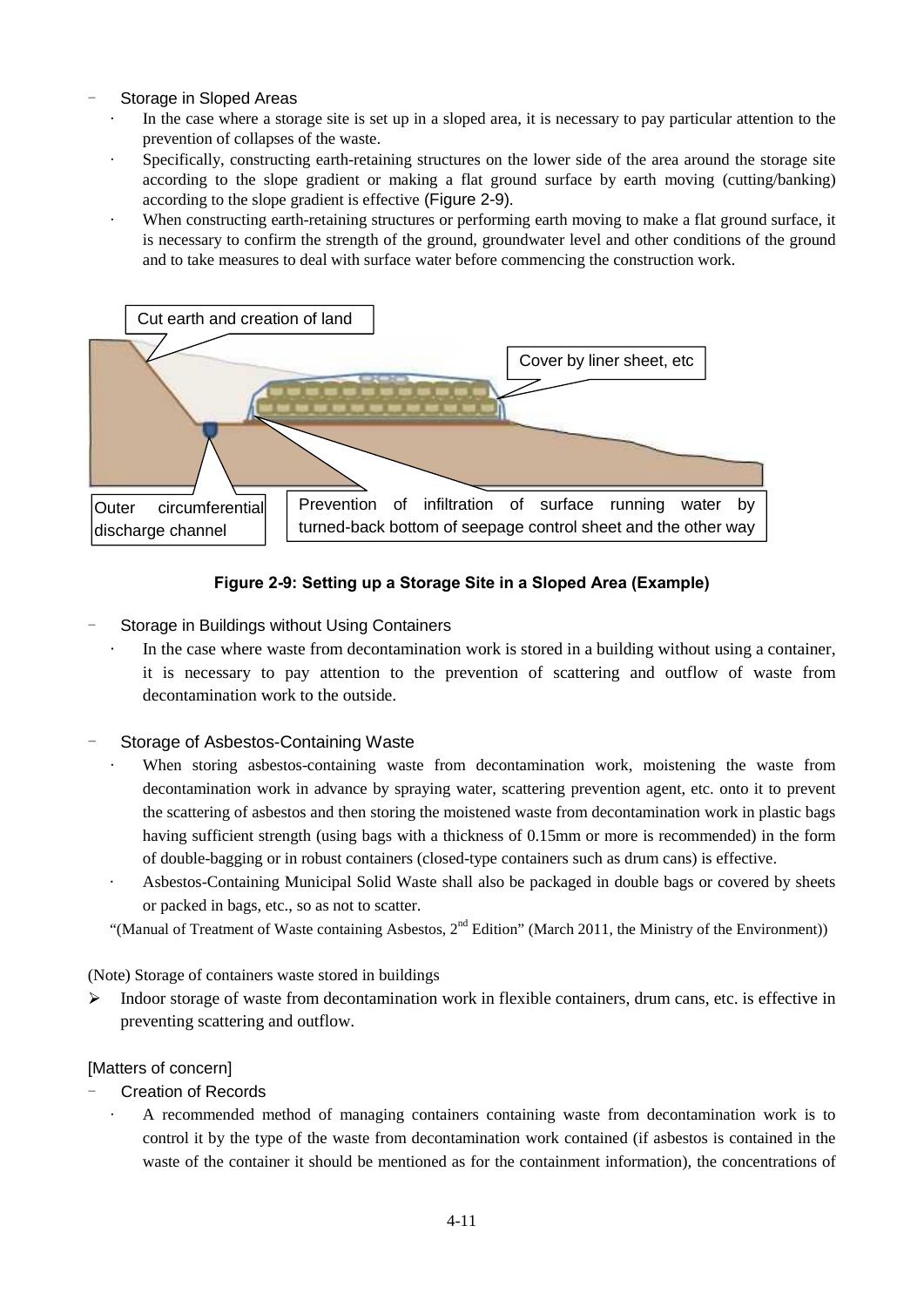the radioactive cesium and other information (for example by attaching a label or a tag to a container or, for the same type waste storage only, by installing a notice board alongside the containers). Separately records of such waste from decontamination work information with summary information on the place and time of generation of the waste should be provided as managing lists and controlled.

## **2.3 Prevention of Contamination of Public Water Area and Groundwater**

## Ordinance, Article 15, paragraph (1), item (iii)

In order to prevent contamination of public water area and groundwater by the sewage water generated from the storage of waste from decontamination work, necessary measures shall be taken such as covering the bottom surface of the storage site with a seepage control sheet, etc.

#### [Purpose of Measures]

To prevent the contamination of public waters and groundwater in the area around the storage site, it is necessary to prevent the wastewater generated as a result of storage of waste from decontamination work from flowing out and seeping into the ground.

It is necessary to reduce the moisture content of the waste from decontamination work to the maximum extent possible, because waste from decontamination work that has been mixed with a large amount of snow or contains a large amount of other form of moisture may emit wastewater, which may flow out.

#### [Examples of Measures]

- If it is possible that wastewater would flow out to the surrounding environment by storage of waste from decontamination work containing much water such as sludge, it is effective to select airtight containers, including drum cans.
- In the case where wastewater generated as a result of storage of waste from decontamination work may flow out and seep into the ground, securing drain paths by constructing drainage ditches etc. is effective, and, in the case where such wastewater is discharged to a public water, treating the wastewater through precipitation separation treatment and treatment using adsorbent etc. is effective.
- In the event that damage is found in an installed seepage control sheet or an airtight container, the landowner etc. shall replace or repair it as appropriate. If it is difficult to replace or repair the sheet or container, the administrative authority shall be consulted.
- Installation of Seepage Control Sheets etc.
	- In the case where wastewater may flow out and seep into the ground, it is necessary to install seepage control sheets etc.
	- When selecting the structures and materials of the seepage control sheets etc., the standard for sheets for water blocking structures/facilities of final disposal sites, which is shown below, can be used as a source of reference.
	- In principle, storing waste in a manner that may damage seepage control sheets etc. should be avoided. In the case where there is concern that seepage control sheets etc. may be damaged because of the presence in the waste to be stored of objects that have protrusions or for other reasons, installing protective mats (nonwoven fabric etc.), a protective earth layer or steel plates (those used for access roads for heavy equipment) between the seepage control sheets etc. and the ground or waste is effective in protecting the seepage control sheets etc.
	- In the case where there is concern that seepage control sheet etc. may be damaged by the use of heavy equipment, countermeasures such as installing protective earth layer or steel plates in the pathway of entry are effective.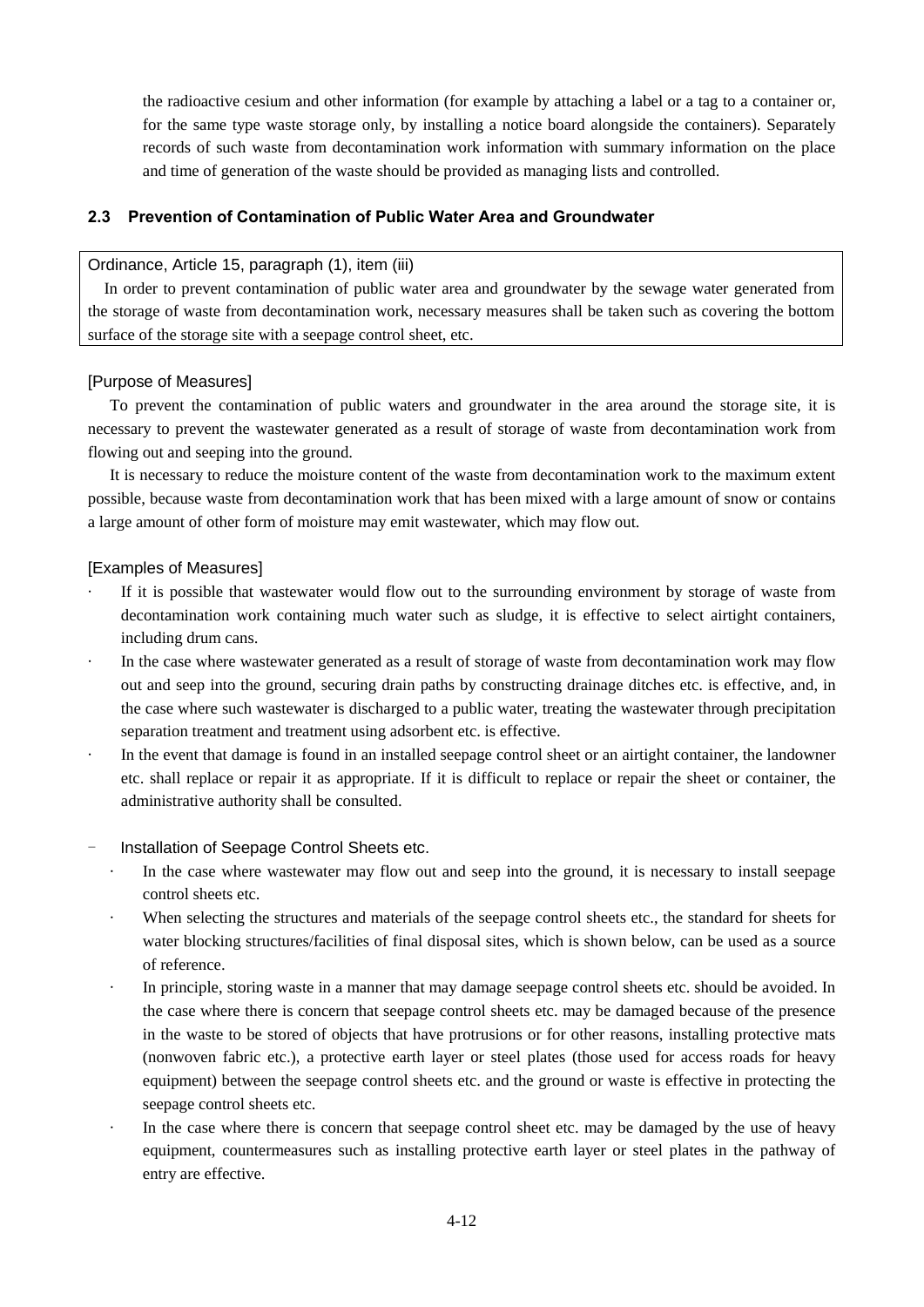#### (Reference)

Matters of Note in connection with Operation of the Order determining the Technical Standards for Final Landfill Site of Municipal Solid Waste and Final Landfill Site of Industrial Waste (July 16, 1998, Kansuiki No. 301, Eikan No. 63)

#### (6) Seepage Control Sheet

It is common to use seepage control sheets as the seepage control material of surface seepage control work and for the materials, synthetic rubber, synthetic resin and asphalt are commonly used.

The thickness of a seepage control sheet shall be more than 1.5mm for seepage control sheets other than asphalt and seepage control sheet of asphalt shall be more than 3mm, considering that it shall ensure sufficient strength and seepage control even after the surface is damaged or the quality is deteriorated and the possibility of repair, etc.

Seepage control sheet having effect of seepage control, strength and durability necessary for prevention of infiltration of retained water provided for in the Order, Article 1, paragraph  $(1)$ , item  $(v)$ ,  $(a)$ ,  $(1)$  shall be the seepage control sheet having the following properties. In this regard, it is necessary that the joint parts of seepage control sheets shall have similar properties and capacities.

[1] Effect of Seepage Control

For the material of seepage control sheet, it shall have sufficient seepage control property in which the retained water, etc., in the landfill site would not seep. There is no hole or crack, etc., is found on the surface of seepage control sheet.

[2] Strength

It shall have the capacity to respond by strength and extension to the load presumed by waste or retained water, etc., the impact power by vehicles of landfill work, etc., changes in base ground which might arise from them and tolerable in stable computation and presumed temperature stress.

- [3] Durability
	- a. Weather Resistance

As the quality of seepage control sheet might deteriorate by the impact of ultraviolet rays, it shall have the property in which the strength and extension rate of seepage control sheet would not deteriorate significantly even after long time exposure to ultraviolet rays compared with the status before exposure to ultraviolet rays.

b. Heat Stability

The surface temperature of seepage control sheet might increase to approximately 60°C through 70°C in summer by direct sunshine, while the temperature might decrease to approximately  $-20^{\circ}$ C in winter. Also the inside temperature of a landfill site might increase due to decomposing reaction of waste, seepage control sheet shall have resistance to such temperature fluctuations.

c. Acid resistance and alkaline resistance, etc.

Presuming the hydrogen ion concentration of retained water, etc., of a landfill site, seepage control sheet shall have the property resistant to acid and alkaline.

In addition, seepage control sheet shall have resistance to oil and other chemical status of reclaimed waste.

d. Other

Seepage control sheet shall have resistance to the quality deterioration by the impact of ozone in the air and cracks emerging in case of continued stress by bent.

[4] Other

Seepage control sheet shall have good workability so that defect shall not occur in laying and jointing, etc., of seepage control sheets.

(Notes) When installing seepage control sheets etc., attention should be paid to the following.

- $\triangleright$  Install the seepage control sheet larger than the scope of placing waste so that the waste from decontamination work shall not protrude out of the sheet.
- $\triangleright$  If the ground surface is uneven, prevent damage to the sheet by leveling the land.
- Seepage control sheet shall generally be single, however, if storage continues for a certain period, double laying shall be considered.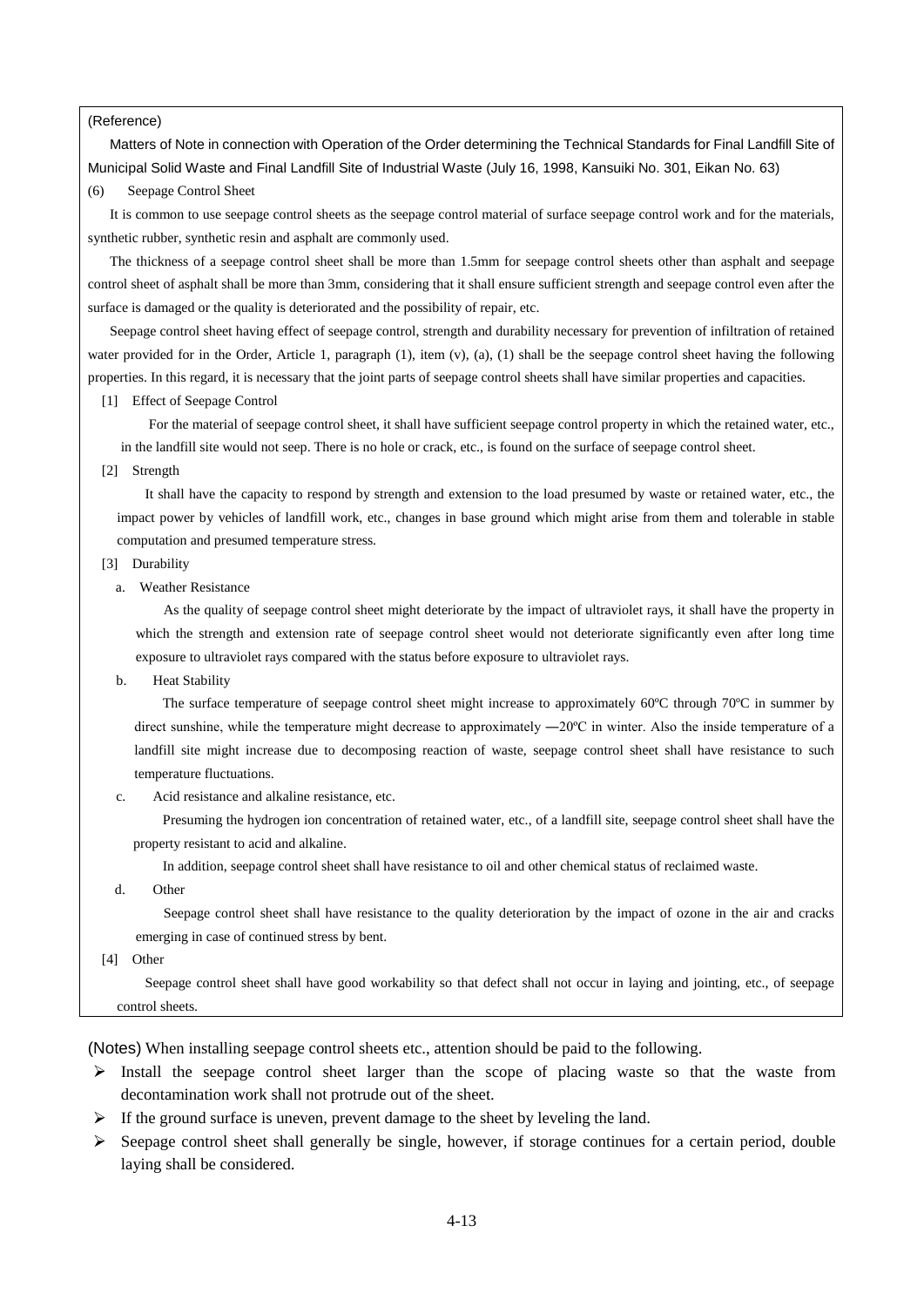- $\triangleright$  The appropriate thickness of the seepage control sheet shall be selected, considering the conditions of the storage site and presumed storage period. While there are such different thicknesses of 0.5mm, 1.0mm and 1.5mm in seepage control sheets, and the thickness required for seepage control work of a final landfill site should be 1.5mm, however, depending on the conditions of the storage site, it is conceivable that a thinner sheet might be appropriate.
- $\triangleright$  In order to prevent stagnant waste from decontamination work water leaked from the waste on the seepage control sheet, the following measures shall be taken.
	- Soil (with certain clayish property. Fine factions are  $15~50\%$ ) shall be laid on the seepage control sheet and containers shall be placed on it. In the case where composite soil is to be used, using substances capable of adsorbing cesium such as bentonite and zeolite is effective.
	- The stagnant wastewater shall be prevented by an incline and other methods.
- Laying of Clayish Soil, etc.
	- Instead of liner sheet, there is a method for installing a bentonite sheet, clayish soil and etc. In particular, in the case where waste from decontamination work with high moisture content is to be stored for a certain period of time, installing a layer of cohesive soil (such as composite soil containing bentonite) or a layer of soil capable of adsorbing cesium is effective.
- Storage in Containers
	- In the case where storage of waste from decontamination work with high moisture content such as sludge may result in outflow of wastewater to the surrounding environment, adopting chemical drum cans, which are corrosion-resistant and airtight, is effective. If it is not possible to adopt chemical drum cans, using ordinary drum cans in combination with seepage control sheets to solve the problem of possible corrosion of the drum cans during the storage period can be an appropriate option (Figure 2-10).
	- In the case where waste containing moisture is stored in flexible containers, using cross-type flexible containers that have an inner bag or inner coating or running-type flexible containers is effective in preventing wastewater from flowing out (Figure 2-11).



**Figure 2-10: Prevention of leakage of wastewater where waste containing much water is stored in airtight containers (Example)** 



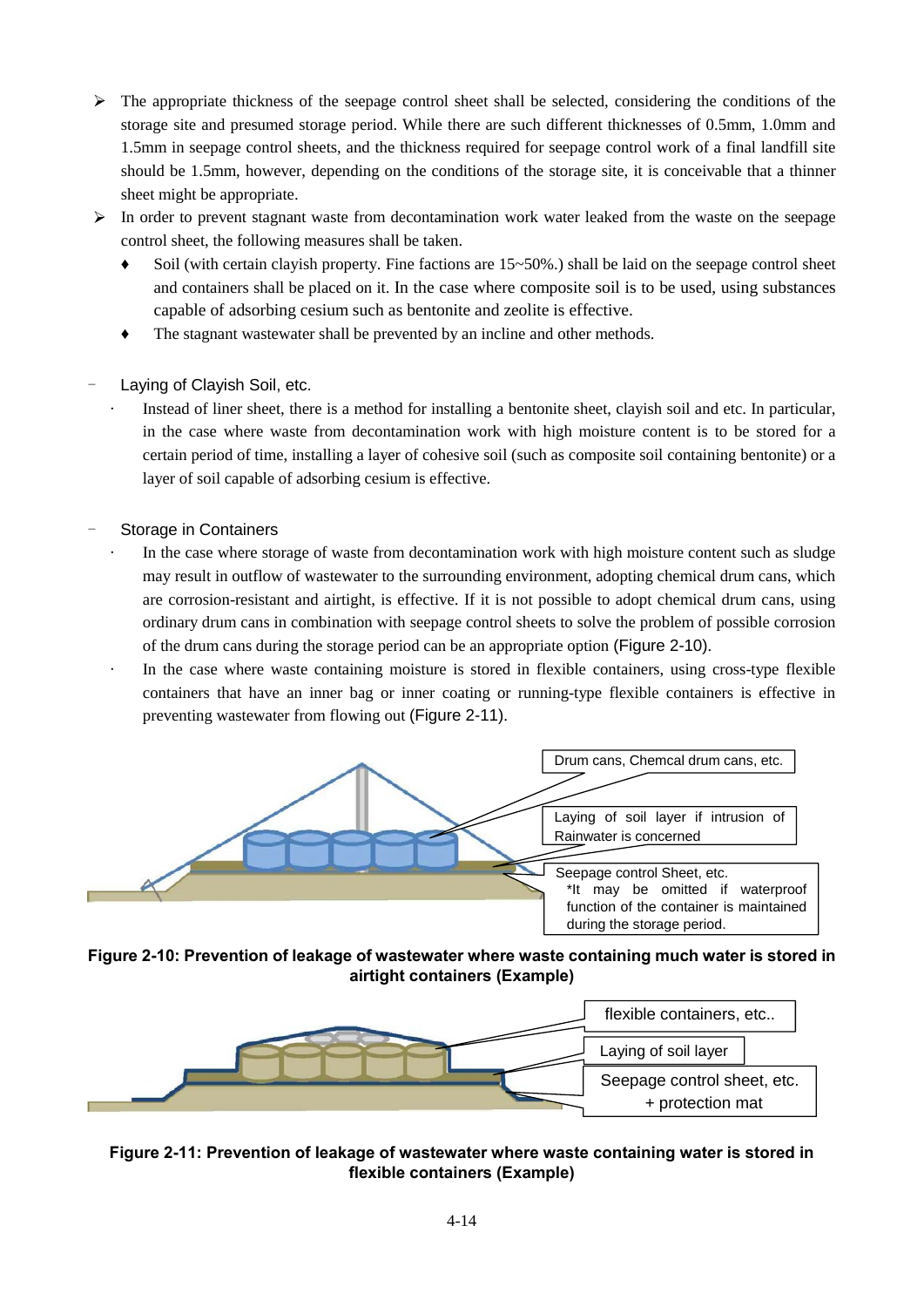## Storage without Use of Containers

In the case where waste from decontamination work with high moisture content is stored without using a container, installing a layer of sandbags in addition to installing seepage control sheets is effective in preventing the contamination of the public waters and groundwater resulting from the generation of wastewater (Figure 2-12).



**Figure 2-12: Prevention of Outflow of Wastewater where Waste containing Water Content is not stored in Containers (Example)** 

#### Storage in Excavated Holes

- In the case where the ground is excavated and part of the waste from decontamination work is stored underground, it is necessary to prevent outflow and collapse of the waste from decontamination work caused by the infiltration of surface water (Figure 2-13).
- When excavating the ground to store part of the waste from decontamination work underground, it is necessary to confirm the strength of the ground, groundwater level, etc. and condition the ground and take measures to deal with surface water before commencing the excavation work.
- · In the case where the groundwater level is high and groundwater may infiltrate into the waste from decontamination work storage site, the above-mentioned form of storage should be avoided.
- In the case where there is concern that water may seep out of waste from decontamination work, it is important to take measures to deal with the seeped water such as installing pipes for draining and collecting water at a level below the bottom of the part of the waste stored underground and pumping the collected water up to water collection tanks installed on the ground.
- By any chance when the surface water invades the storage area from the surface of the earth, it is effective to lay the seepage control sheet so that it is turned down and wraps waste to prevent waste from being buried in water.



## **Figure 2-13 : Scattering/Outflow and Rainwater Infiltration Prevention Measures for the Case where the Ground Is Excavated and Part of the Waste from Decontamination Work is Stored Underground (Example)**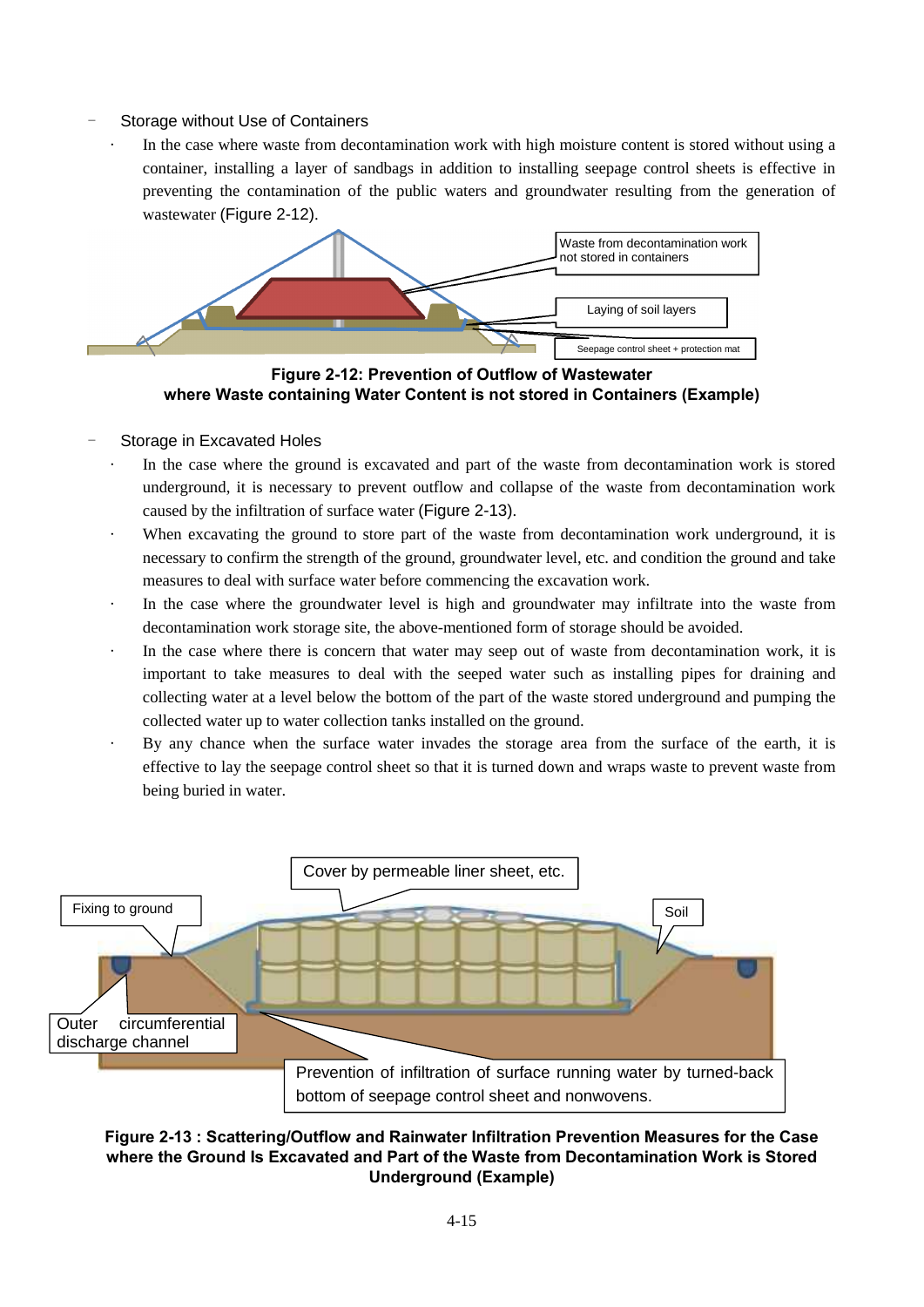## Indoor Storage

- In case of storing waste from decontamination work not containing much water indoors (concrete floor structure), etc., if prevention of outflow of wastewater can be secured to the same extent as installation of seepage control sheets and clayish soil layers, etc., according to the nature of the waste from decontamination work and status of the site, it is possible to store without installing seepage control sheets, etc., provided that since radioactive materials permeated into the concrete are difficult to remove (it is necessary to tear off together with the concrete), it is effective to protect by coating.
- Exercising management to prevent rain, wind, etc. from entering the building storing waste from decontamination work to prevent the outflow of wastewater from the building and installing wastewater reservoir boxes etc. to store wastewater that has seeped out of the waste from decontamination work is effective.

## **2.4 Prevention of Foul Odors**

Ordinance, Article 15, item (v) Necessary measures shall be taken to prevent any foul odors from emitting from the storage site.

#### [Purpose of Measures]

In terms of conservation of the living environment around the storage site, it is necessary to take measures so that foul odors would not be emitted from the stored waste from decontamination work.

#### [Examples of Measures]

- If the waste from decontamination work about which emission of foul odors is a concern is stored such as sludge, it is effective that increasing the air tightness of storage by covering with sheets etc. and selecting such containers as drum cans or running-type flexible containers.
- For waste from decontamination work that is likely to perish, as such waste may accumulate heat in it and ignite in an airtight space, adding measures such as placing the waste from decontamination work at a location that is sufficiently distant from the surrounding objects taking into consideration the layout of the surrounding objects is effective.

#### **2.5 Prevention of Emergence of Harmful Insects**

## Ordinance, Article 15, paragraph (1), item (vi)

It shall be ensured that neither any rodents will live nor any mosquitoes or flies or any other harmful insects will break out at the storage site.

#### [Purpose of Measures]

In terms of conservation of the living environment around the storage site, it is necessary to keep conditions in which rats will not inhabit and mosquitoes, flies and any other harmful insects shall not emerge.

#### [Examples of Measures]

#### Measures for Prevention of Emergence, etc.

- Performing regular visual inspections around the storage site to check whether there are rats and insects harmful to sanitation and grasp the approximate numbers of the rats and insects harmful to sanitation and using insecticides and rodenticides as necessary is effective.
- Storing the perishable waste from decontamination work at one location wherever possible with it sorted by type and avoiding storing the perishable waste from decontamination work at multiple locations is effective for the purposes of taking measures such as the spraying of insecticide.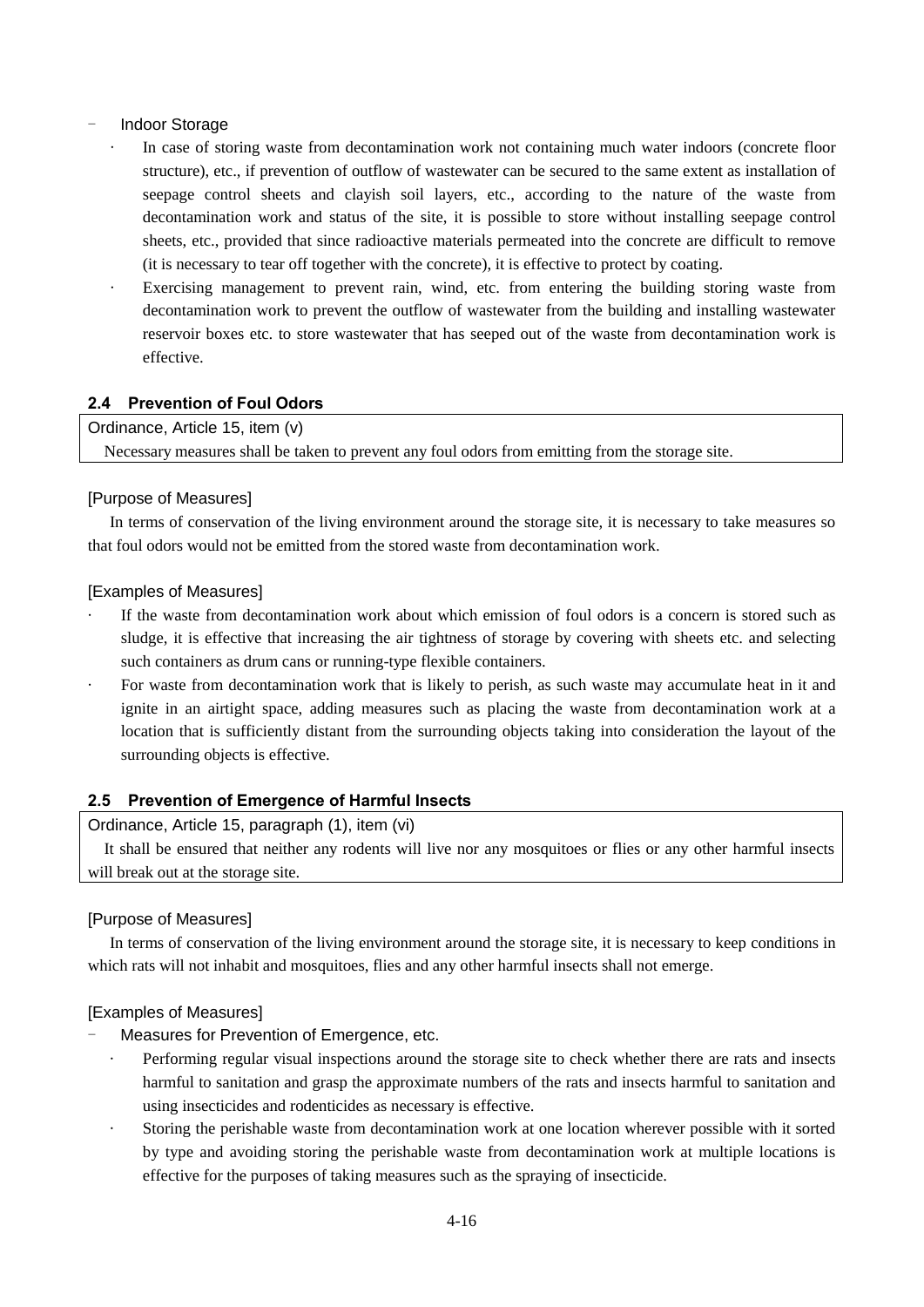- In the case where waste is to be stored which is prone to accumulation of water in its inside (such as waste tires and waste bathtubs), it is necessary to remove water from the inside and take measures to make the waste unsusceptible to accumulation of rainwater etc. in its inside prior to storing it, to control mosquitos.
- When storing perishable waste from decontamination work, storing it in containers is effective in reducing the heat and odor that attract flies. In the case where perishable waste from decontamination work is stored without using a container, covering it with sheets or earth is an appropriate option.
- When storing perishable waste from decontamination work, taking measures such as covering it with sheets is effective in preventing rats from getting into it.

## (Notes)Possibility of Emergence of Rats and Insects harmful to Sanitation

- For perishable waste from decontamination work (compost, scrap wood, etc.), since high temperature is  $\blacktriangleright$ maintained by fermentation and generation change of flies is made in winter and they might emerge in bulk at the time of temperature increase.
- $\blacktriangleright$ For rodents, the same as the case with flies shall apply as food and temperature are secured.
- $\blacktriangleright$ The surrounding discharge channel and the place where water collects might be the source of emergence of mosquitoes.

## **2.6 Prevention of Mixing of Waste from Decontamination Work, etc. containing Asbestos**

## Ordinance, Article 15, item (viii)

In cases where the waste from decontamination work prescribed under item (i), (b), 2., a., b., and d., is stored, necessary measures shall be taken such as setting up partitions, etc. in the storage site, so that such waste from decontamination work will pose no risk of mixing with any waste from decontamination work other than such waste from decontamination work.

## [Purpose of Measures]

Under the Waste Management Act, standards for treatment of asbestos-containing waste (waste containing asbestos, waste asbestos, etc.) are established respectively as the waste might impair human health and the living environment.

As described above, for the asbestos-containing waste requiring treatment under the special treatment standards, if these fall under the waste from decontamination work, it is necessary to store by separating from other waste from decontamination work so that transfer to the subsequent treatment will be easier.

## [Examples of Measures]

- When storing asbestos-containing waste from decontamination work, setting up a dedicated storage area for it is effective in preventing it from getting mixed with other waste from decontamination work.
- In the case where asbestos-containing waste from decontamination work is stored in containers etc., taking measures such as attaching tags or labels to the containers etc. is an appropriate option to prevent it from getting mixed with other waste from decontamination work.

## **2.7 Storage Method of Perishable Designated Waste**

## Ordinance, Article 15, item (ix)

Storage of any perishable waste from decontamination work shall be in accordance with the following.

(a) In order to eliminate the gas that is generated from the perishable waste from decontamination work, necessary measures shall be taken such as installing a vent, etc.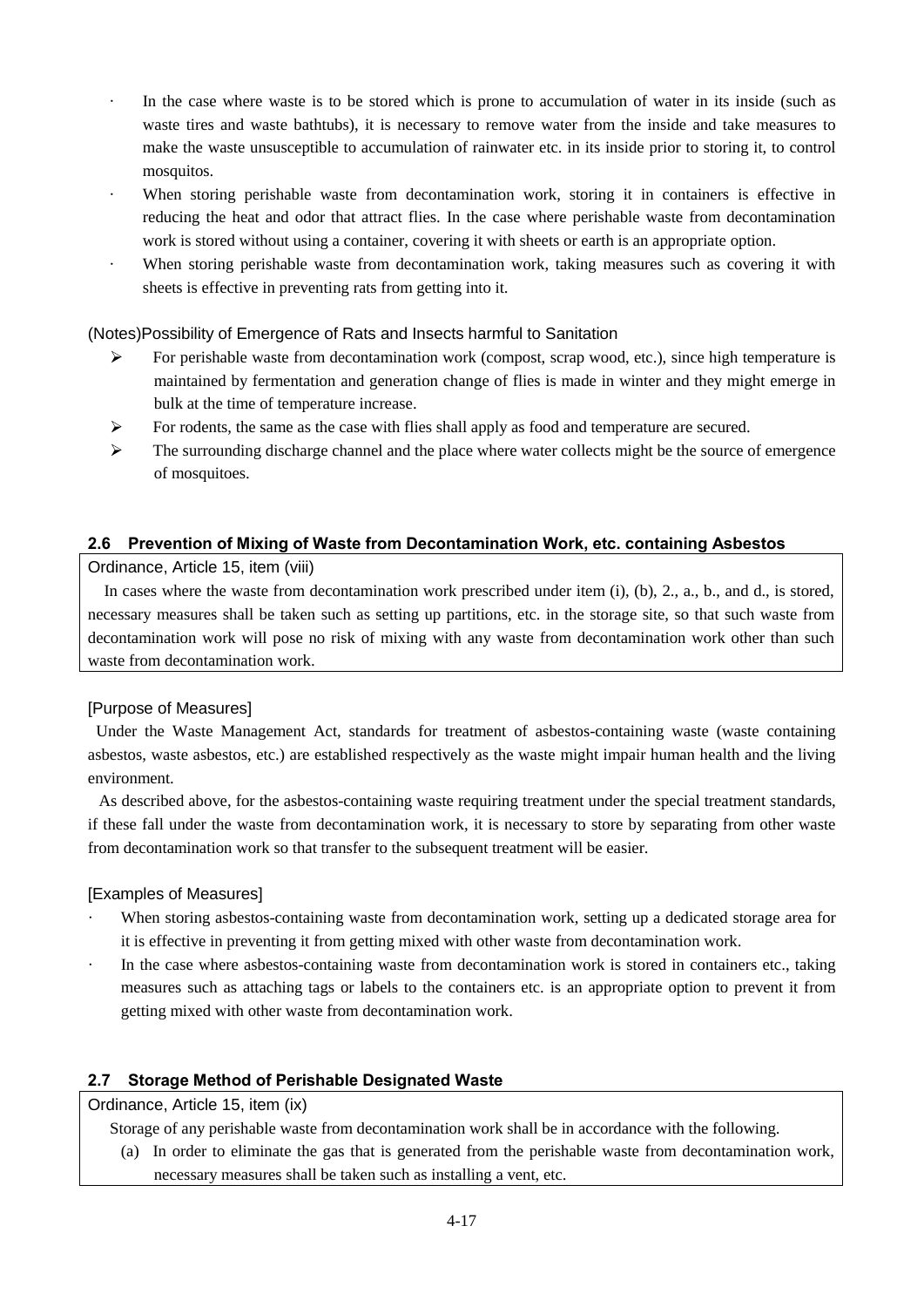(b) Necessary measures shall be taken to prevent fire from breaking out, as well as fire extinguishers and other firefighting equipment shall be installed.

## [Purpose of Measures]

At storage sites for waste containing organic matters, fires have occurred that are attributable to the emission of heat and/or the generation of methane gas etc. caused by biological and/or chemical actions within stacked layers of waste. Therefore, it is necessary to exercise proper management such as installing degassing holes when storing perishable waste from decontamination work to prevent the spread of radioactive substances to the surrounding environment resulting from fires.

## [Examples of Measures]

- In case of Storage in Flexible Containers, etc.
	- If perishable waste from decontamination work is stored in flexible containers, it avoid piling storage in terms of prevention of accumulation of fermentation heat, prevention of fire, etc., in addition to prevention of falling.
	- In the case where flexible containers containing perishable waste from decontamination work are stacked up, it is necessary to limit the stacking height to about  $2 \text{ m}$  (which corresponds to about  $2$  stacked layers of flexible containers), make each block of stacked layers of flexible containers as small as possible by limiting the length and width of each block to about 5 m (which corresponds to about 5 flexible containers) and about 20 m, respectively (Figures 2-14), and, once the stacking is completed, confirm the state of the stacked flexible containers containing waste on a regular basis (about once a month under normal circumstances) to prevent collapse.



## **Figure 2-14: Conceptual Diagram of the Method of Piling Up and Storing Perishable Waste from Decontamination Work at Temporary Storage Sites**

Source: Prevention of Fire of Flammable Waste at the Temporary Storage Site  $(2^{nd}$  Edition) Network Responding to Earthquake Disaster (Field of Waste and Human Waste, etc.) National Institute for Environmental Studies, September 19, 2011

- Storage in Airtight Containers such as Drum Cans
	- In the case where perishable waste from decontamination work is stored in airtight containers such as drum cans, it is necessary to take appropriate measures based on the result of the regular check, such as the releasing of the gas generated inside of a can.
- Storage in Cargo Containers or Buildings
	- It is necessary to take appropriate measures based on the result of the regular check, to control temperature increases within the perishable waste from decontamination work, such as ventilation of the storage site.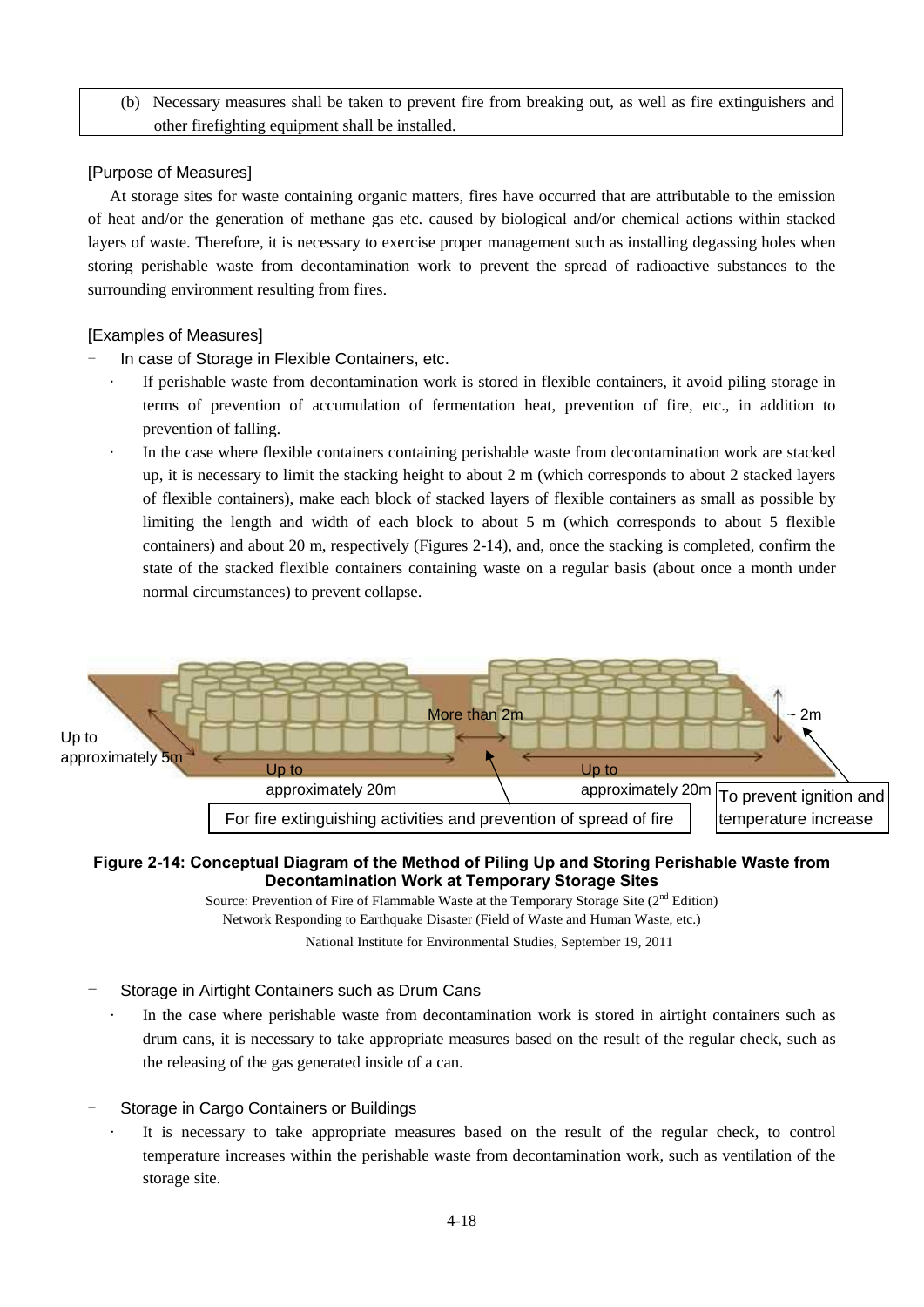- In Case of Storage outdoors without using Containers
	- In the case where perishable waste from decontamination work is stored outdoors without using a container, limiting the piling height to about 2 m and the area of the bottom of each pile of perishable waste from decontamination work to 200  $m^2$  is important for fire prevention and other purposes. Spacing the piles of perishable waste from decontamination work 2 m or more apart is also effective in mitigating the accumulation of heat, making it easier to perform fire exginguishing activities and preventing fires from spreading (Figure 2-14).
	- In the case where perishable waste from decontamination work is covered with sheets etc. to prevent it from scattering, using porous sheets etc. is effective (Figure 2-15).



#### **Figure 2-15: Conceptual Diagram of Storage of Perishable Waste from Decontamination Work**

- When installing degassing pipes at a perishable waste from decontamination work storage site, the following rules must be observed (Figure 2-16).
	- $\blacktriangleright$ U-shape pipes or umbrellas, etc., shall be installed at the degassing pipes to prevent infiltrating of rainwater.
	- $\blacktriangleright$ The diameter and number of degassing pipes to be installed shall be determined based on the scale of the storage site and other relevant criteria (For example, pipes with a diameter of xx mm or larger must be used in the case of a large-scale storage site).
- Installing a layer of covering earth over waterproof sheets etc. is effective in protecting the waterproof sheets etc.



**Figure 2-16: Conceptual Diagram of Storage of Perishable Waste from Decontamination Work**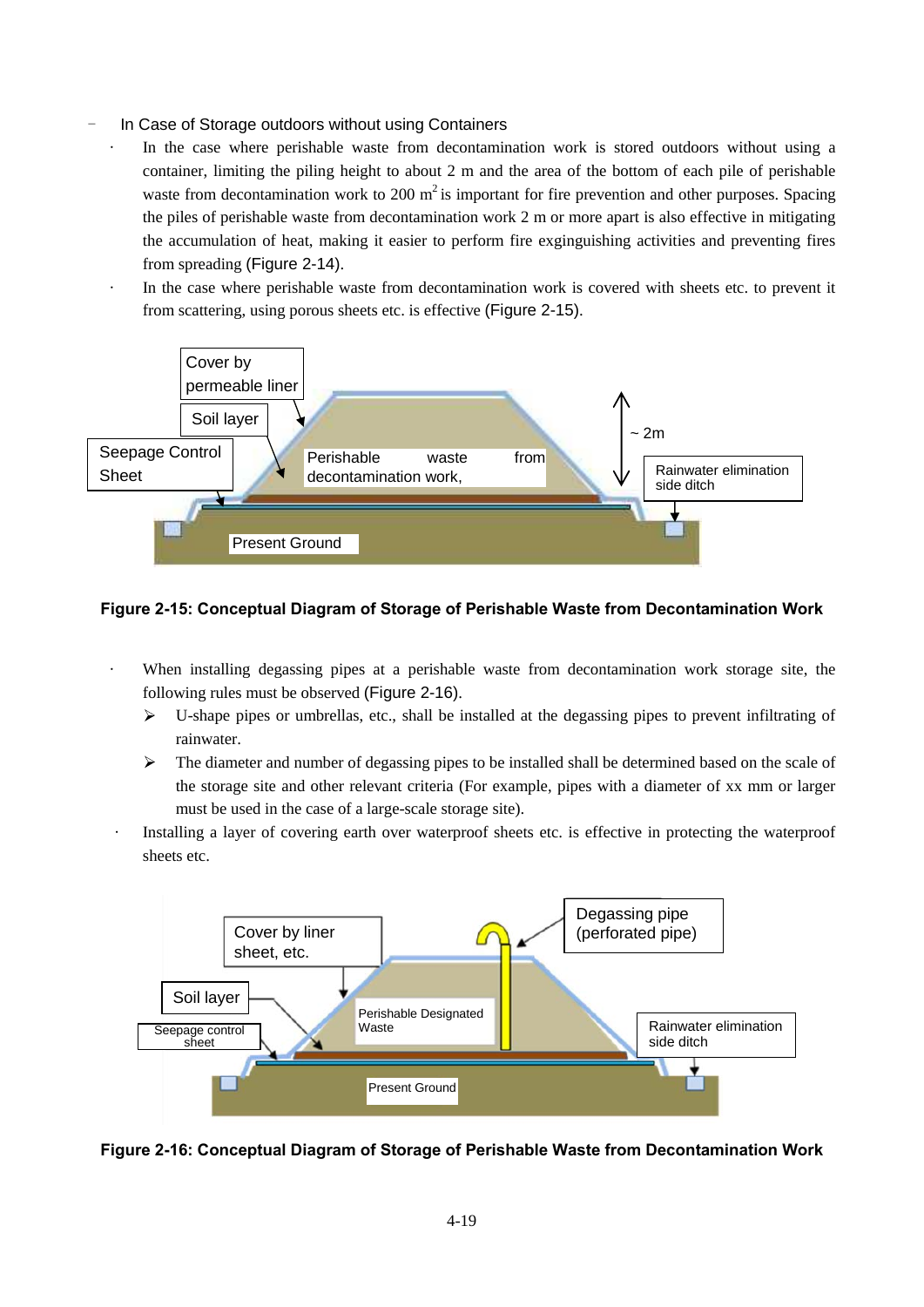As areas near degassing pipe installation locations are prone to sink, measures must be taken in advance  $\blacktriangleright$ to prevent infiltration of rainwater such as employing a double-pipe structure (that is composed of a sheath pipe and a main pipe) for the degassing pipe joints (Figure 2-17).



**Figure 2-17: Rainwater Infiltration Prevention Measure for Degassing Pipe Joints (Example of a Measure Taken at the Time of Installation)**

In the event that sink/deformation or an increase in the rate at which water seeps out is observed in any  $\blacktriangleright$ of the piles of stored perishable waste from decontamination work, checks must be made as necessary for damage, gaps, etc. in the sections where the degassing pipes are joined with sheets. If the results of the checks show that there is a risk of infiltration of rainwater etc., necessary measures, such as repair, must be taken as soon as possible (Figure 2-18).



**Figure 2-18: Rainwater Infiltration Prevention Measure for Degassing Pipe Joints (Example of a Measure Taken at the Time of Repair)**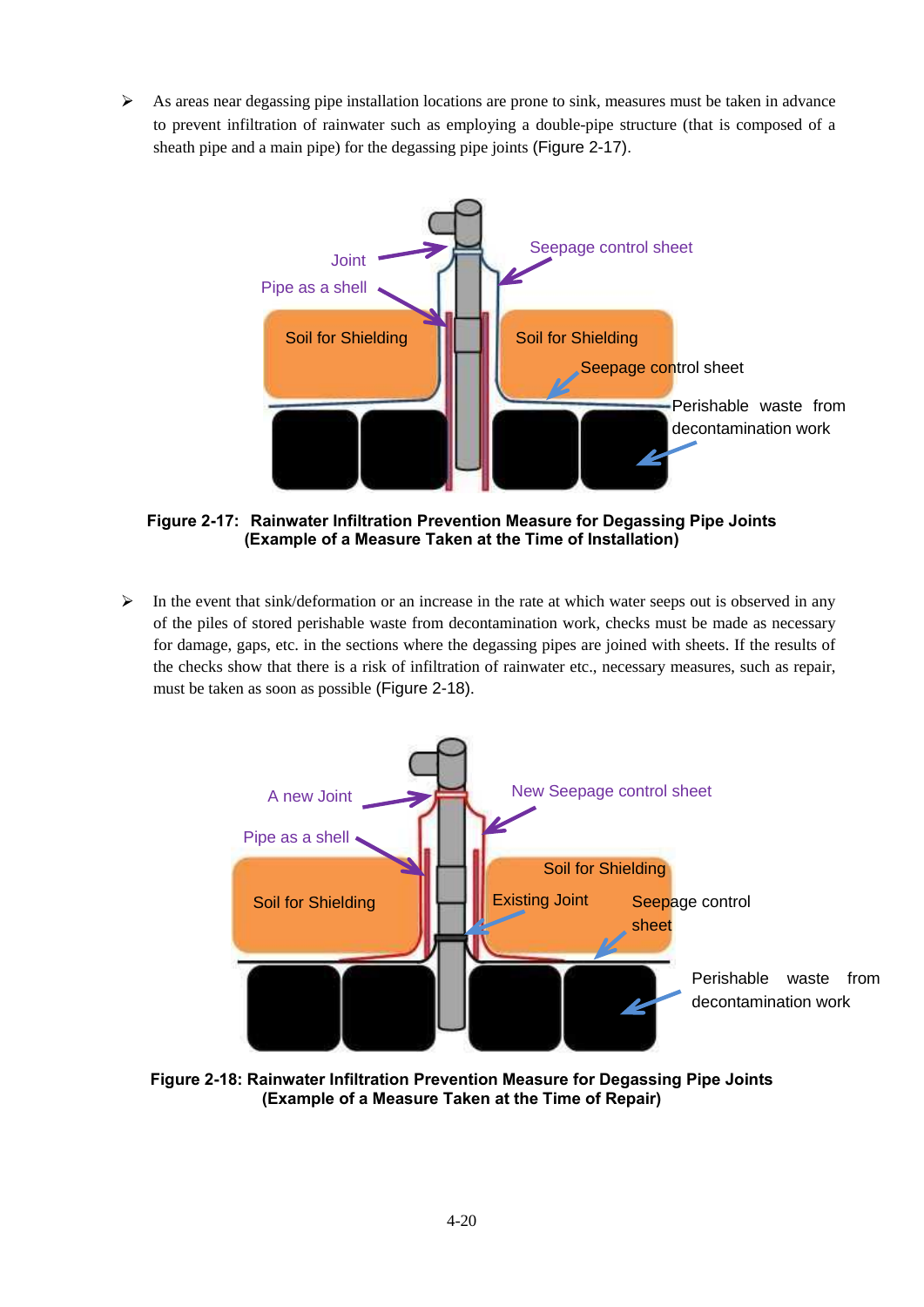## **Fire Prevention Measures**

In order to prevent heat accumulation and ignition by fermentation, etc., of perishable waste from decontamination work, note the following points.

- Avoid storing dangerous articles including fuel (such as gas cylinders, lighters and kerosene cans)  $\blacktriangleright$ together with waste that produces sparks (such as home appliances, batteries and cells).
- $\blacktriangleright$ Prevent temperature increases caused by accumulation of heat by limiting the piling height for perishable waste from decontamination work to about 2 m. In addition, make sure that excessive compaction is not performed, as it will produce an anaerobic condition, under which methane and hydrogen sulfide can be generated.
- $\blacktriangleright$ Perform visual checks on a regular basis (about once every 10 days\*) for emission of white smoke or water vapor from the waste from decontamination work or for sink and deformation. In the event that emission of white smoke or water vapor from the waste from decontamination work or sink/deformation is observed, perform measurement of temperature and carbon monoxide concentration in the waste at the locations where the emission of white smoke or water vapor or sink/deformation has occurred and in the surrounding areas, to confirm whether there is a risk of ignition caused by heat generation (because it is likely that heat has been accumulated at such locations as a result of fermentation), and take the necessary countermeasures based on the measurement results. The temperature measurement can be accomplished by measuring temperature at a depth of about 1 m from the surface or at the bottom using thermocouple thermometers etc., and the carbon monoxide concentration measurement can be accomplished by measuring CO concentration at a depth of about 1 m from the surface or at the bottom using electrochemical sensor-based CO meters etc.

 The confirmation as to whether there is a risk of ignition caused by heat generation can also be made by performing flammable gas concentration measurement (methane, hydrogen sulfide, etc.) instead of performing measurement of internal temperature and CO concentration.

\* For storage sites at which perishable waste from decontamination work is covered with seepage control sheets etc., which constitute a hindrance to the release of the gases generated in the perishable waste from decontamination work, it is important to perform visual checks about once every 10 days, because there are past cases in which sudden temperature increases occurred at such storage sites as a result of unintended inflow of air.

- $\triangleright$  In the case of indoor storage, ventilate the building regularly to avoid increases in the temperature of the inside of the building and prevent the building from being filled with the gases generated by the decomposition of organic matters.
- $\triangleright$  Make provision against fires taking into consideration the size of the storage site, storage conditions, etc., including the installation/storage of the equipment necessary for fire extinguishing activities (sand for extinguishing fire, fire extinguishers and fire cisterns).

In the case where perishable waste from decontamination work is stored in a building (including a tent), confirm what equipment is required under the Fire Services Act and install such equipment.

- $\blacktriangleright$ It is necessary to confirm that the ends of the sheets installed to cover the waste are firmly secured to achieve complete closure with no gap. If there is a gap, it is necessary to close the gap by re-fusing etc., because the inflow of air through the gap will accelerate the heat generation, thereby increasing the risk of ignition.
- $\blacktriangleright$ Reduce the volume of the perishable waste from decontamination work to be stored using a means of volume reduction such as incineration.

## <Reference>

Measure the temperature and concentration of carbon monoxide at a depth of about 1m from the surface or at the bottom. If the temperature is higher than 75-80 ºC, it is likely that heat has been accumulated as a result of chemical reactions and oxidation heat generation. Such heat accumulation can cause an underground fire. If the concentration of carbon monoxide exceeds 100ppmv, similar conditions are assumed. If such conditions were observed, it is desirable to notify the fire department as a precautionary measure. If the temperature was below 60ºC, only micro organism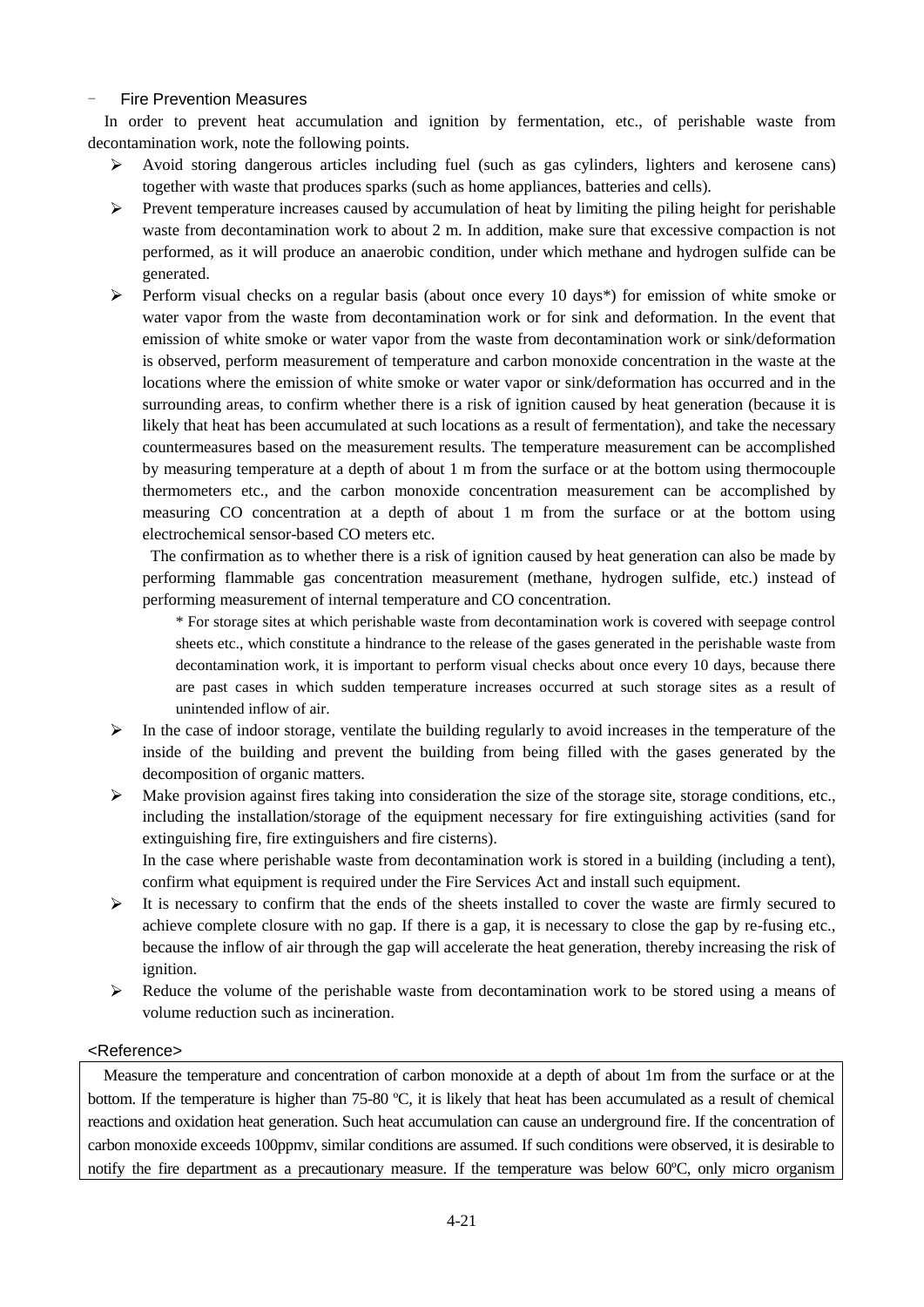fermentation is assumed and it is considered that the possibility of generation of fire is low. (Source: Prevention of Fire of Flammable Waste at the Temporary Storage Site (2nd Edition ,addendum) Network Responding to Earthquake Disaster (Field of Waste and Human Waste, etc.) National Institute for Environmental Studies, December 22, 2011)

- **Ensuring Stability** 
	- · One appropriate way to stack containers containing waste to prevent collapse and accumulation of rainwater for the case where perishable waste from decontamination work such as tree and plant waste is stored is to place the containers of nonflammable waste, whose volume reduction rate is relatively low, in the load-bearing parts of the block of stacked layers of waste containers and place the containers of perishable waste from decontamination work in the outer slope parts of the block, so that the shape of the block will be maintained even when the volume of the perishable waste from decontamination work decreases to some extent and sink occurs. One good practice for stacking waste containers in this way is to take measures to clearly distinguish the perishable waste from decontamination work from the other non-flammable waste to prevent the former from getting mixed with the latter, such as color coding the containers (Figure 2-19).



**Figure 2-19: Placement of Perishable Waste and Non-flammable Waste (Example)** 

- · One appropriate way to store perishable waste from decontamination work in flexible containers with it evenly placed in the containers to minimize the sink and deformation during storage is to perform certain volume reduction first and then evenly place the waste in containers.
- One appropriate way to store perishable waste from decontamination work in flexible containers with it evenly placed in the containers is to perform certain volume reduction before placing the waste in containers. This volume reduction can be accomplished by using a chipper. When reducing the volume of perishable waste from decontamination work using a chipper, it is necessary to take measures to prevent scattering such as the covering of the work area with sheets (Figure 2-20). It is also necessary to take measures to prevent heat generation and ignition during storage of the perishable waste from decontamination work whose volume has been reduced, because heat may be generated in the waste during storage depending on the storage conditions. In addition, taking measures to ensure the stability of the block of stacked layers of waste containers, such as the adoption of a stacking work procedure in which containers are set alternately with the spaces between them filled as appropriate, is also effective.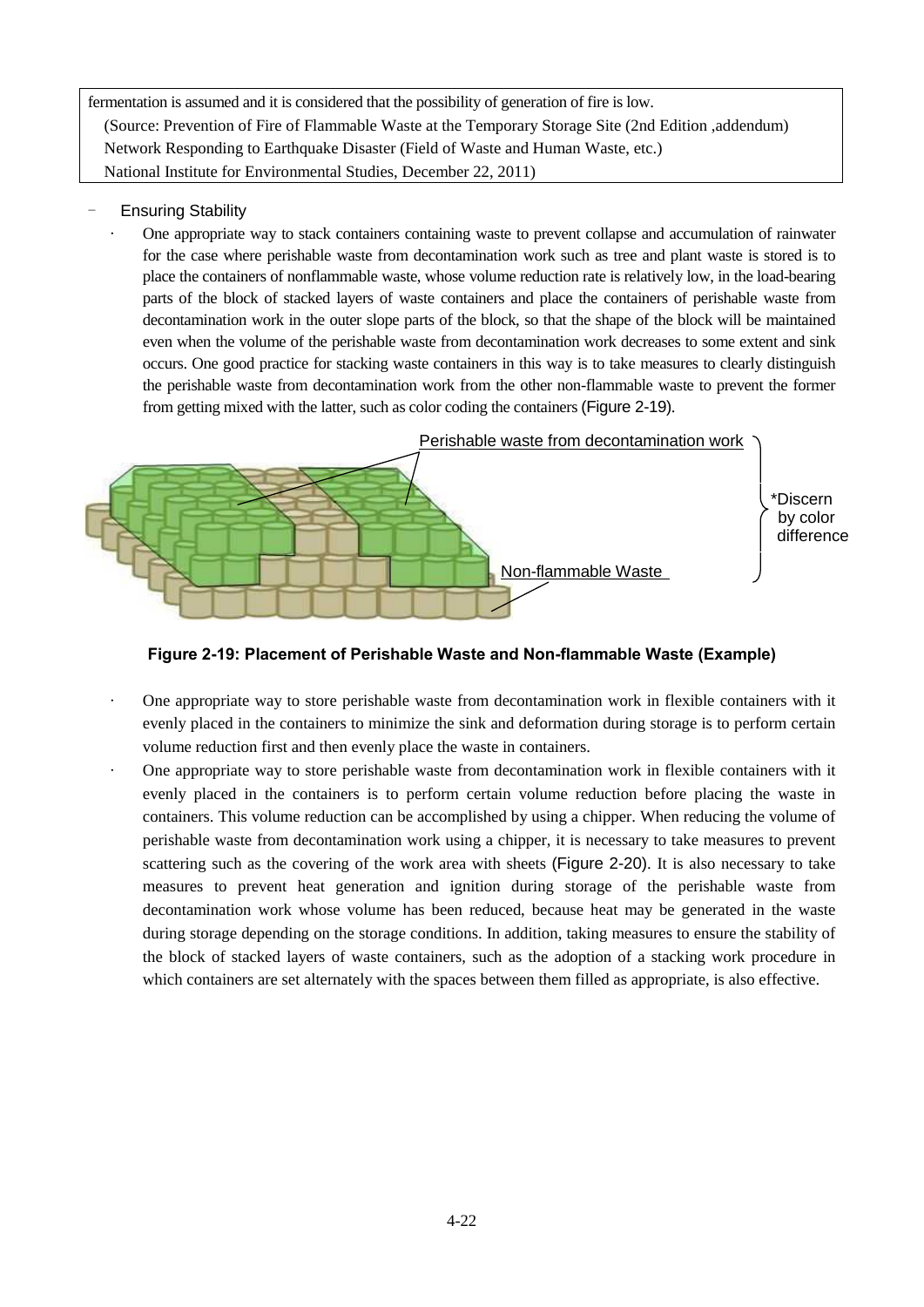

**Figure 2-20: Volume Reduction Using a Chipper (Example)** 

(Source: JAEA Report of the Decontamination Demonstration Operation Conducted in the Evacuation Areas etc. Designated to Respond to the Fukushima Daiichi Nuclear Power Station Accident)

In the event that sink or deformation of the perishable waste from decontamination work occurs, the shape of the block of stacked layers of waste containers must be corrected by re-stacking waste containers, to prevent accumulation of rainwater and collapsing that causes scattering and outflow.

## [Matters of concern]

## - About Turf Grass to which Soil Has Adhered

- In the case where it is difficult to separate the waste from decontamination work generated as a result of turf stripping, that is, the turf grass, from the soil adhering to it and it is necessary to store the turf grass underground together with the adhering soil, it is important to prevent fire, scattering and outflow, infiltration of rainwater and contamination of groundwater etc., by, for example, storing the grass and soil at an appropriate depth and covering the top and bottom surfaces of grass and soil with sheets.
- After burying the waste from decontamination work (turf grass and soil), it is important to inspect the burial storage area on a regular basis (about once a month), because sink of the ground in the burial storage area and generation of gases in the buried waste from decontamination work and their release through the surface of the ground in the burial storage area may occur depending on the state of decomposition of the buried waste from decontamination work. In the event that sink occurs, maintenance measures (banking etc.) must be taken. In addition, it is important to avoid using fire or fire- or spark-producing devices in and around the area after completion of burial, because methane gas can be generated and released through the ground surface.

## **2.8 Measurement, Record and Retention of Amount of Radiation**

Ordinance, Article 24, paragraph (1), item (iv), exceptional clause

In cases as provided by the exceptional clause under item (ii), (a), exceptional clause\*, amount of radiation shall be measured and recorded in accordance with the method determined by the Minister of the Environment under Article 15, item (xi) at the Boundary of Storage Site, etc. (if measures for prevention of arbitrary entry of people in the area adjacent to the storage site were taken, the boundary of the area) before start of storage of waste from decontamination work and after start of storage without delay, in accordance with the method determined by the Minister of the Environment.

In cases provided for in Ordinance, Article 24, paragraph (1), item (ii), a. exceptional clause

Where waste generated from measures for decontamination of the soil, etc., applicable to the land, etc., in specific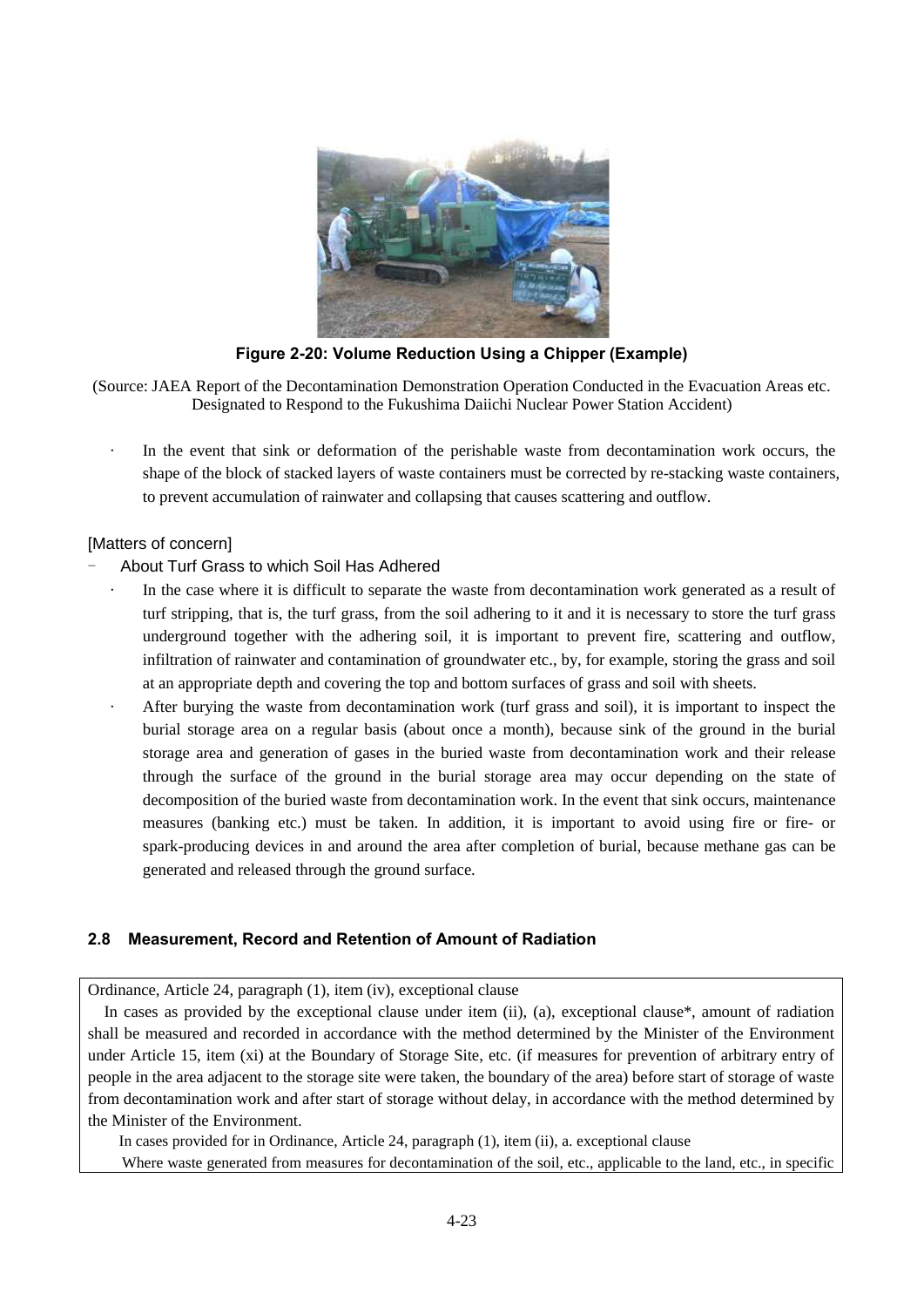area for decontamination or decontamination zone (only limited to the waste within the management area and the waste related to designation under the Act, Article 17, paragraph (1)) is stored on the land to which measures for decontamination of the soil, etc., was implemented.

\* December 28 2011, Announcement of the Ministry of the Environment, No.110 The measurement shall be accomplished using gamma-ray measurement device at a height from 50 cm to 1 m

## [Purpose of Measures]

Out of waste from decontamination work, is stored, in order to check whether measures for protection of people other than the related persons from radiation were properly taken, it is necessary to measure air dose rate before and after storage of waste from decontamination work at the boundary of storage site of waste from decontamination work and record and manage the results.

## <Examples of Measures>

 $\overline{\phantom{0}}$ 

One effective measure is to perform air dose rate measurement at the cleared storage site after the removal of the waste from decontamination work following the completion of the storage in addition to performing air dose rate measurement prior to and after the commencement of the storage in order to confirm that there is no significant difference between the air dose rates before the commencement of the storage and after the removal of the waste from decontamination work.

## Measurement of Air Dose Rate

Specific measurement of the air dose rates shall be conducted by the method set forth in "Part V: Guidelines for Measurement Method of Radioactive Concentration," Chapter 2.

## Management of Measurement Results

- Background measurement shall be performed at the storage site prior to bringing in the waste. If air dose rate cannot be measured because storage already started, etc., air dose rate at the point sufficiently distant from the stored waste shall be measured and the results shall be used as the background.
- It shall be confirmed through the above-mentioned measurement that the additional dose at the boundary of the storage site (around the fences) does not exceed an additional dose of  $0.19 \mu Sv/h*1$  (1mSv/y). For areas whose surrounding area of the fences has a relatively high air dose rate, the air dose rate around the fences shall be so controlled that it is kept at the same level as the level of the air dose rate in the surrounding area. In addition this guideline shall be complied with to reduce the additional dose to the extent possible
- After bringing the waste into the storage site, it shall be confirmed prior to going on to the storage stage that the air dose rate is "about the same as" the background.

## Measures in Case of Confirmation of Abnormal Figures in Measurement Results

- In the event that the waste storage conditions are altered by effects of heavy rain, typhoon, etc., air dose rate measurement must be performed at the boundary of the storage site.
- In this regard, if any abnormal values were confirmed in the measurement results after the heavy rain or typhoon (significantly high value as compared with the measurement results after start of storage), the causes shall be surveyed and if the storage site was determined to be the cause, necessary measures shall be taken, including restoration of storage status and addition of shielding materials, etc.
- If any abnormal values were confirmed in the measurement results of the vacant lot after termination of storage (significantly high value as compared with the measurement results before start of storage), the

 $<sup>1</sup>$  Additional dose 1mSv/year is calculated based on the supposition of a life pattern that the person spent in a day 8 hours in outside and</sup> 16 hours in room inside (wooden house that had shield effect of 0.4), if convert it to in any one hour by following a formula, it is 0.19μm. 0.19μSv/h\*(8h+0.4\*16h)\*365days=1mSv/year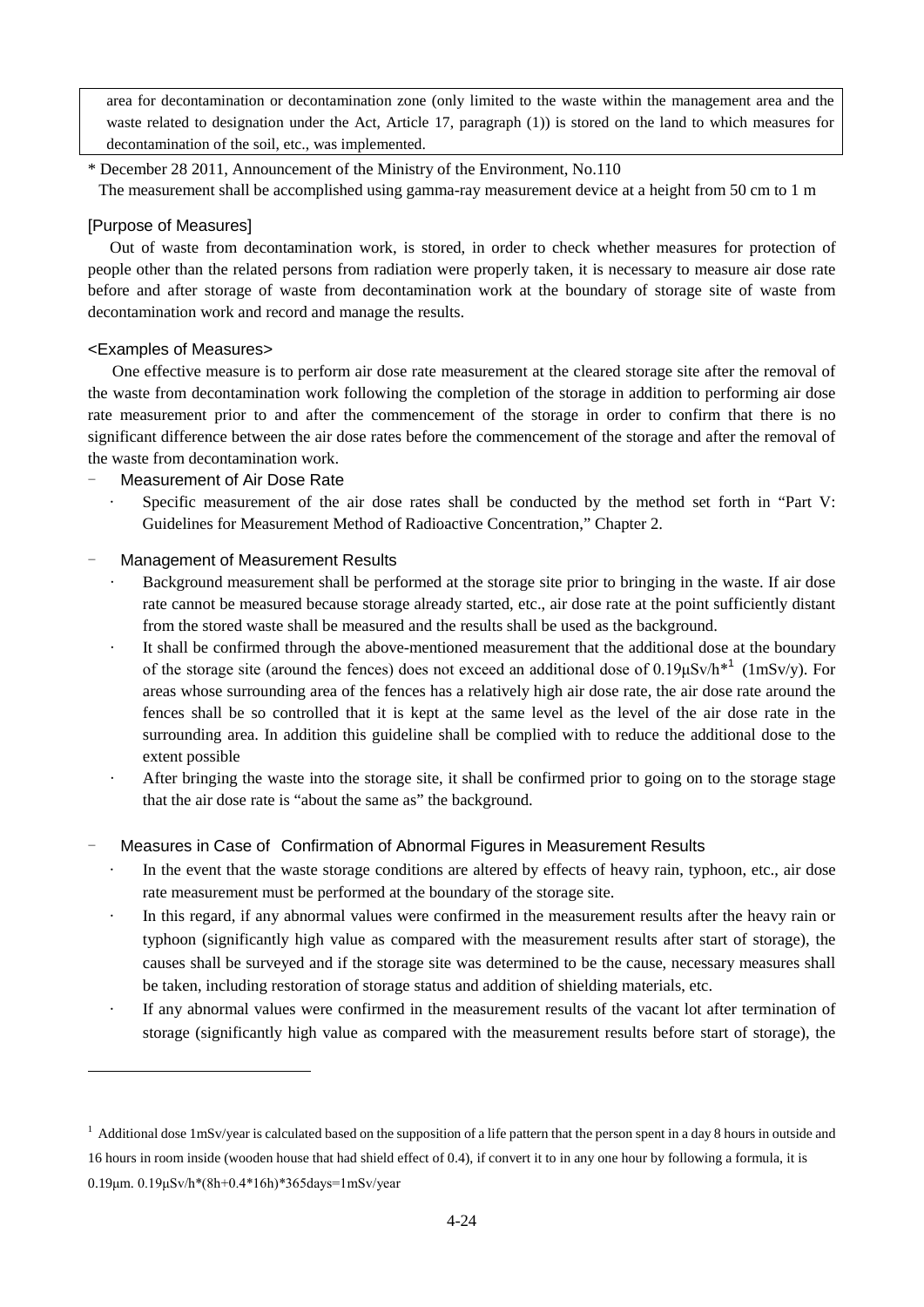causes shall be surveyed and if the storage site was determined to be the cause, necessary measures shall be taken, including decontamination, etc.

#### **Records**

Form of records should be referred to "records of measurement of air dose rate in storage" that is the 2<sup>nd</sup> section of " Part V Guideline for measurement of radioactive concentration and others"

#### (Reference)

#### **Study on Shielding Effects for a Position of Premise Boundary**\*1

| Average radioactive                  | dimensions of mound               | Shielding measures                         | A position of premises boundary that additional                                |                                                                                                                        |  |   |  |  |  |  |
|--------------------------------------|-----------------------------------|--------------------------------------------|--------------------------------------------------------------------------------|------------------------------------------------------------------------------------------------------------------------|--|---|--|--|--|--|
| concentration<br>(Cs:Bq/kg)          | of waste<br>(depthxwidthxheight)  |                                            | dose is less than 1mSv a year (i.e. isolation<br>distance to residential area) |                                                                                                                        |  |   |  |  |  |  |
|                                      |                                   |                                            |                                                                                | 2m<br>1 <sub>m</sub><br>8 <sub>m</sub><br>10 <sub>m</sub><br>20 <sub>m</sub><br>0 <sub>m</sub><br>4m<br>6 <sub>m</sub> |  |   |  |  |  |  |
|                                      | 2mx2mx1m                          | No measures taken                          |                                                                                | O                                                                                                                      |  |   |  |  |  |  |
|                                      | $5m \times 5m \times 2m$          | No measures taken                          |                                                                                |                                                                                                                        |  | O |  |  |  |  |
|                                      |                                   | Cover only the side surface by<br>sandbags |                                                                                | O                                                                                                                      |  |   |  |  |  |  |
| 3000 Bq/kg                           | $10$ m $\times$ 10m $\times$ 1m   | Cover only the side surface by<br>sandbags |                                                                                |                                                                                                                        |  |   |  |  |  |  |
| Surface dose rate<br>of packages;    | 20mx20mx2m                        | Cover only the side surface by<br>sandbags |                                                                                |                                                                                                                        |  |   |  |  |  |  |
| approximately<br>$0.7 \mu$ Sv/h $*2$ | 50mx50mx2m                        | Cover only the side surface by<br>sandbags |                                                                                |                                                                                                                        |  |   |  |  |  |  |
|                                      | 200m×200m×2m                      | Cover only the side surface by<br>sandbags |                                                                                |                                                                                                                        |  |   |  |  |  |  |
|                                      | Add for all of the<br>above cases |                                            |                                                                                |                                                                                                                        |  |   |  |  |  |  |
|                                      | 2mx2mx1m                          | Cover only the side surface by<br>sandbags |                                                                                |                                                                                                                        |  |   |  |  |  |  |
|                                      | $5m \times 5m \times 2m$          | No measures taken                          |                                                                                |                                                                                                                        |  |   |  |  |  |  |
|                                      |                                   | Cover only the side surface by<br>sandbags |                                                                                |                                                                                                                        |  |   |  |  |  |  |
| 8000 Bq/kg<br>Surface dose rate      | $10$ m $\times$ 10m $\times$ 1m   | Cover only the side surface by<br>sandbags |                                                                                |                                                                                                                        |  |   |  |  |  |  |
| of package;<br>approximately         | 20mx20mx2m                        | Cover only the side surface by<br>sandbags |                                                                                |                                                                                                                        |  |   |  |  |  |  |
| 1.8 $\mu$ Sv/h*2                     | 50mx50mx2m                        | Cover only the side surface by<br>sandbags |                                                                                |                                                                                                                        |  |   |  |  |  |  |
|                                      | 200m×200m×2m                      | Cover only the side surface by<br>sandbags |                                                                                |                                                                                                                        |  |   |  |  |  |  |
|                                      | Add for all of the<br>above cases | Cover by 30cm thickness of soil            |                                                                                |                                                                                                                        |  |   |  |  |  |  |

\*1: The above table uses as reference values the "sky shine" and direct dose rate evaluation results for the case where shielding in the form of a 30cm-thick layer of covering earth (with a density of 1.5g/cm3) is provided on the top or sides and the case where no shielding is provided. For example, in the case where removed soil with a radioactivity concentration of 3,000 Bq/kg is piled on the ground in the form of a pile with a length of 20m, a width of 20m and a height of 2m, the isolation distance at which the additional annual external exposure dose becomes 1mSv or less is 1m with only the sides shielded by 30cm-thick layer of sandbags , but the distance will decrease to 0m after completion of the installation of a 30cm-thick layer of covering earth on its top. The assumption here is that no radionuclides other than 134Cs and 137Cs is present in the waste(removed soil) and their radioactivity ratio is 1:1 (It is expected that the radioactivity ratio of Cesium 134 and Cesium 137 will change over time because the decay rates of Cesium 134 and Cesium 137 are different. However, because the decay rate of Cesium 134, which causes stronger radioactivity effects, is higher, it is considered that the radioactivity ratio changes will take place on the safer side). For the radioactive cesium concentration in the waste, two different values are assumed; an average value of 3,000Bq/kg and an average value of 8,000Bq/kg. (The above table was created with the help of the Waste Safety Research Group of the Safety Research Center of the Japan Atomic Energy Agency (JAEA)).

In the case of removed soil containing non-negligible amounts of radioactive substances other than 134Cs and 137Cs, such as contaminated soil removed from areas near facilities of the Fukushima Daiichi Nuclear Power Station, it is necessary to perform separate safety evaluations as necessary and provide the necessary shielding or isolation distance.

\*2: When removed soil with a density of 2.0g/cm3 and an average radioactive cesium concentration of 3,000Bq/kg or 8,000Bq/kg is filled in a cylindrical container with a diameter of 50cm and a height of 100cm (with the shielding effect of the container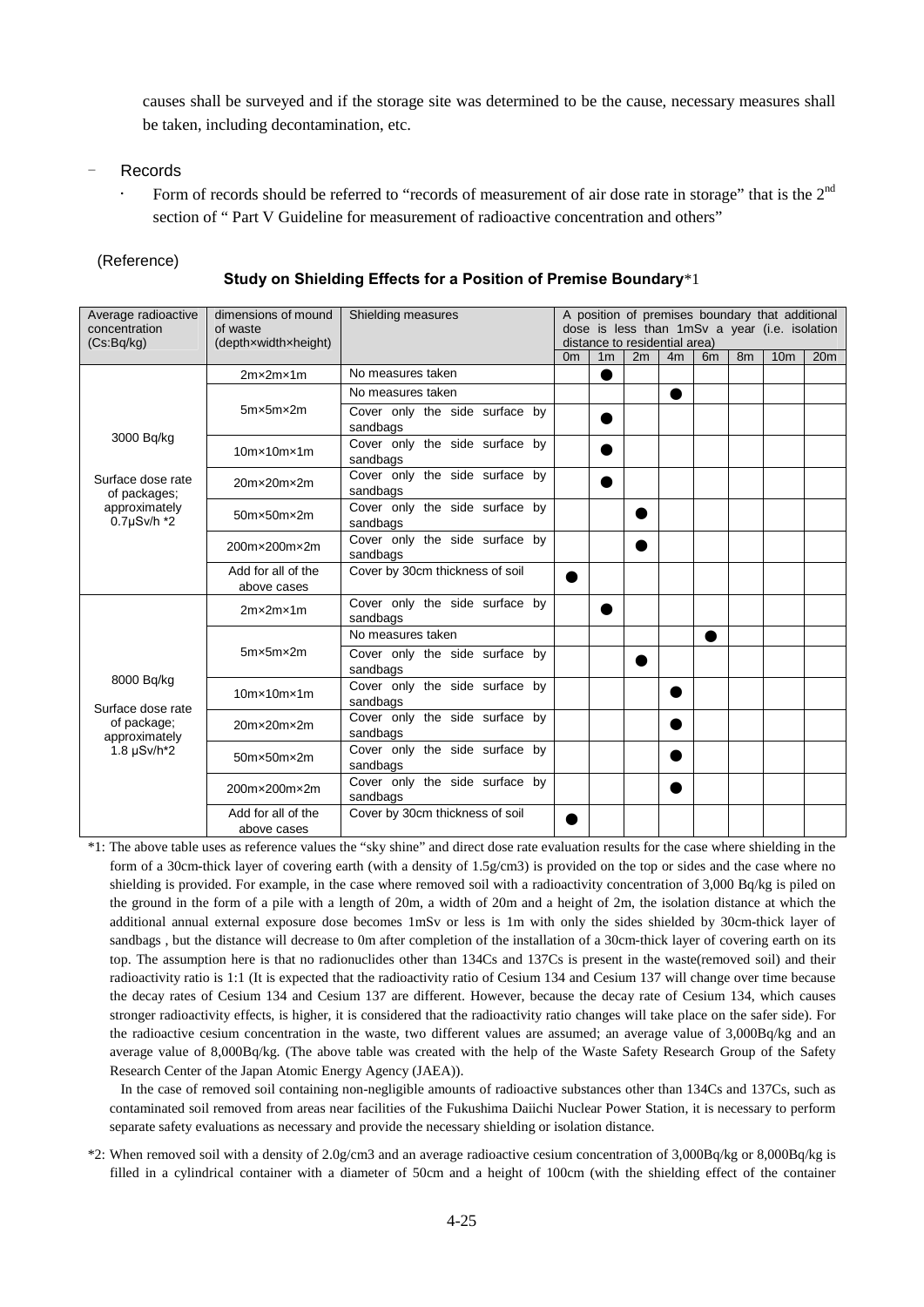disregarded), the air dose rate at a distance of 1cm from the side surface of the cylindrical container at a height of 50cm as measured from the bottom of the container is 0.7 or 1.8µSv/h, respectively (These are figures that were confirmed with the help of the Japan Atomic Energy Agency).

\* This evaluation was made by using soil as for waste. There will be little difference for other materials than soil in the radioactivity-air dose rate conversion coefficient when the density is the same.

Because the density of incineration ash and that of sludge are lower than the soil density of 2.0g/cm3 assumed in this evaluation, it can be said that the evaluation results are conservative ones.

## **2.9 Others (Safety management for workers)**

## [Examples of Measure]

 Regarding prevention of dispersion and outflow of waste from decontamination work, Ordinance on Prevention of Ionizing Radiation Hazards at Works to Decontaminate Soil and Wastes Contaminated by Radioactive Materials Resulting from the Great East Japan Earthquake (Dec. 22, 2011, Ordinance of the Ministry of Health, Labour and Welfare, No.152) and Related Works and Guidelines for Protecting Workers Engaged in Decontamination, etc. from Radiation Disorders (Dec. 22, 2011, Ministry of Health, Labour and Welfare ) can be used as a source of reference for prevention of radiation hazard against workers involving storage.

## [Summary]

- $\blacktriangleright$ Basic principle : To keep exposure to workers from ionizing radiation as low as possible
- $\blacktriangleright$ Waste from decontamination work is defined that contaminated waste contains more than 10,000Bq/kg radioactive cesium.
- $\triangleright$  Dose limit for workers
- $\blacktriangleright$ Measurement of dose
- $\triangleright$  Prevention of contamination (divergence suppression of dust, use of vessels and others), etc.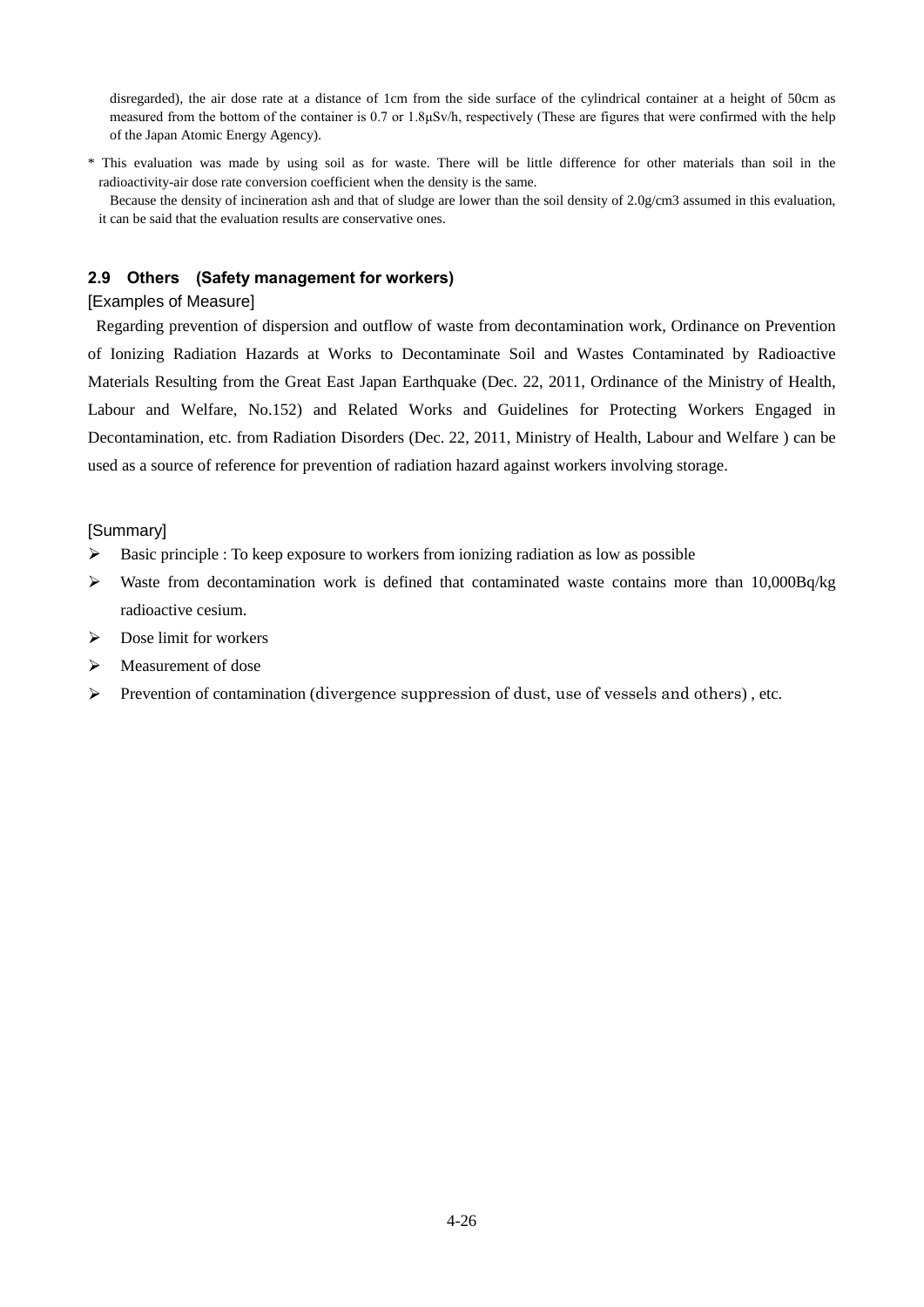# **<Storage of Waste from Decontamination Work: Example (1)>**

In Figure 2-21, an example of storage of waste (plants and fallen leaves and branches, etc.) generated from decontamination on the premises of a private house, etc., of ordinary citizens is shown.



**Figure 2-21: Example of Storage of Waste from Decontamination Work (1)**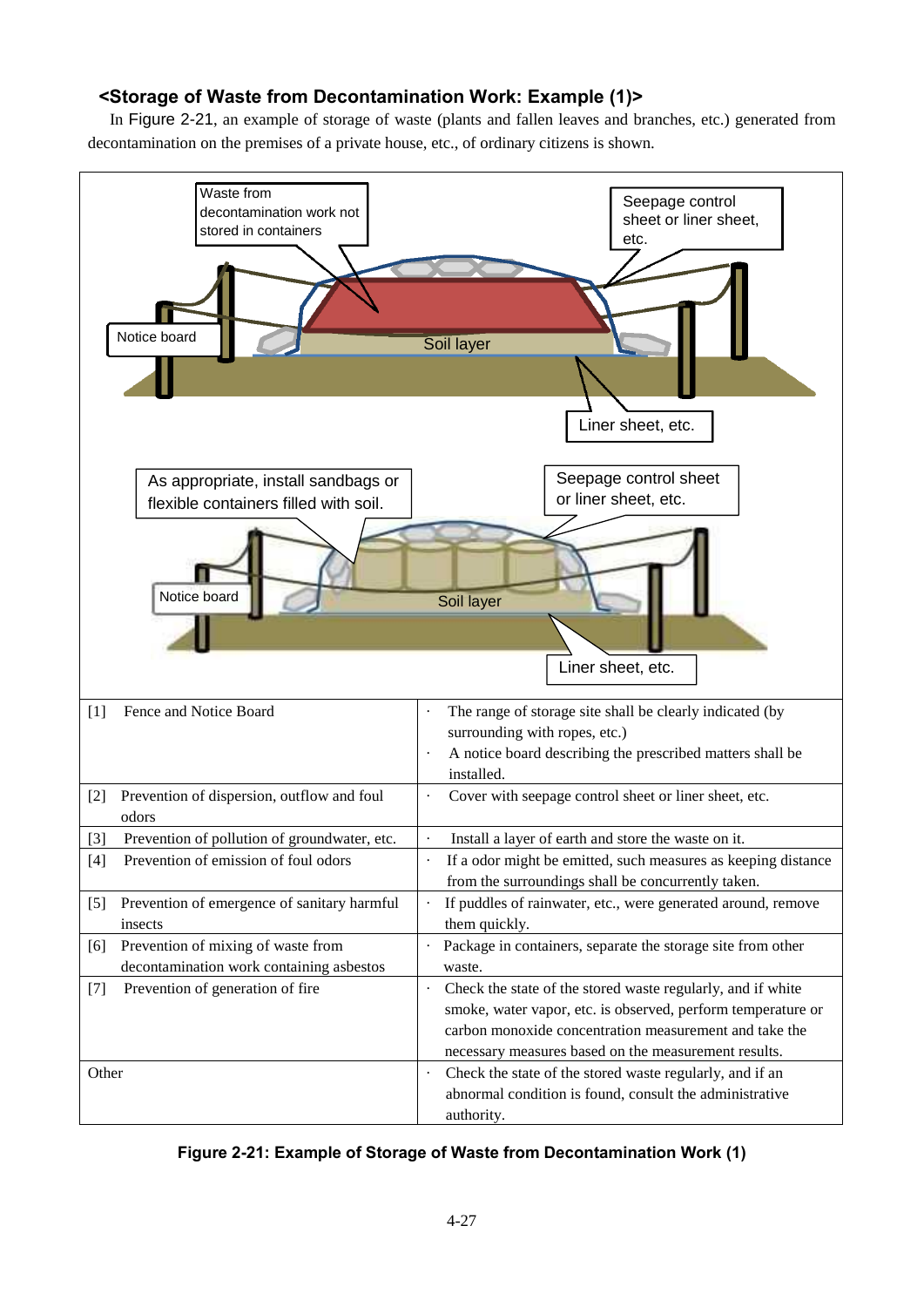## **<Storage of Waste from Decontamination Work: Example (2)>**

In Figure 2-22, an example of storage by municipalities of waste (plants and fallen leaves and branches, etc.) generated from decontamination in a relatively large temporary storage site located near the site where the waste is generated is shown.



**Figure 2-22: Example of Storage of Waste from Decontamination Work (2)**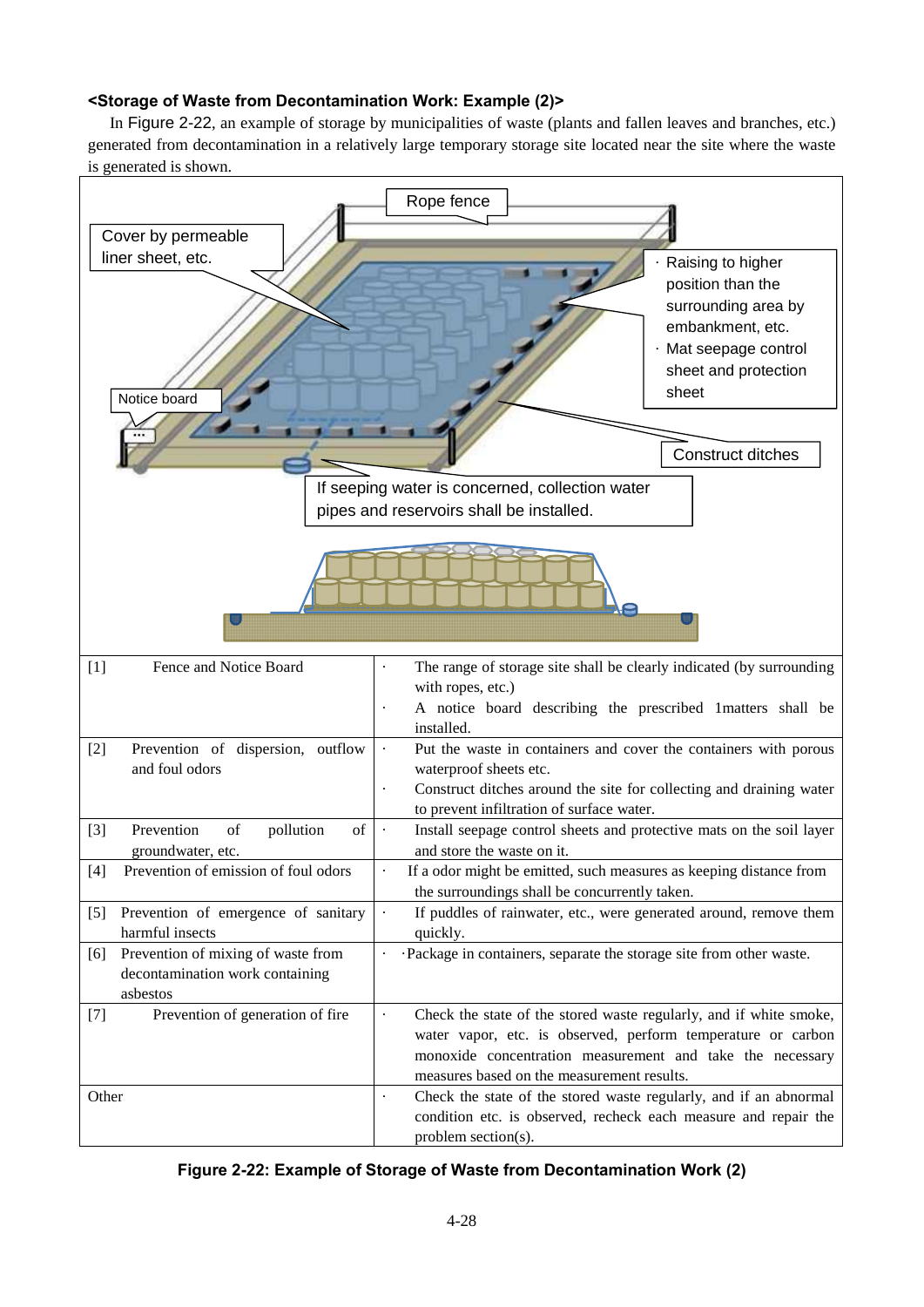## **<Storage of Waste from Decontamination Work: Example (3)>**

In Figure 2-23, an example of storage of perishable waste from decontamination work together with non-flammable waste is shown.

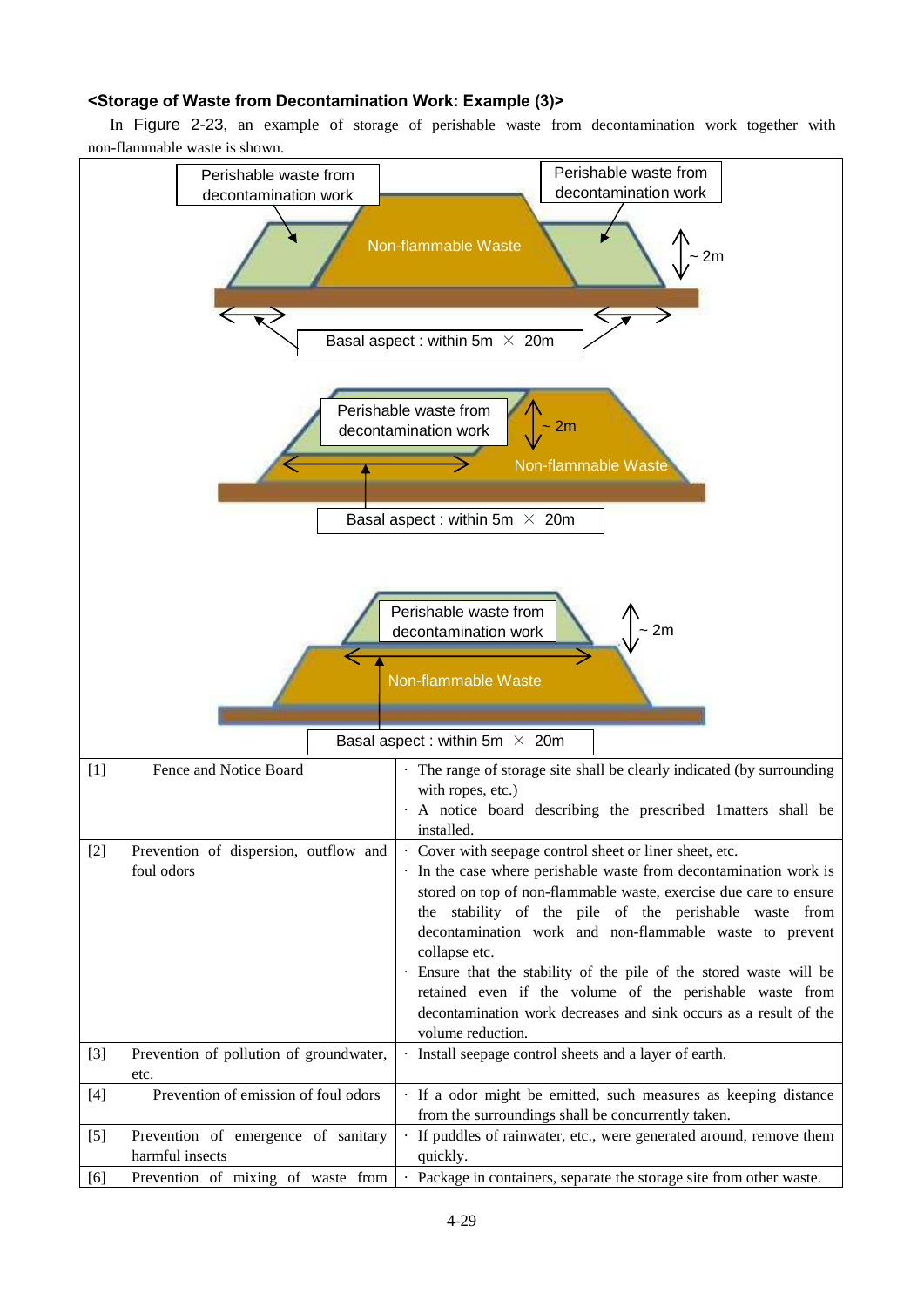|       | decontamination<br>asbestos      | work | containing |                                                                                                                                                                                                                                                                                                                                                                                                                                                                                                                                                                                                                                                                                                                                                                                                                                                     |
|-------|----------------------------------|------|------------|-----------------------------------------------------------------------------------------------------------------------------------------------------------------------------------------------------------------------------------------------------------------------------------------------------------------------------------------------------------------------------------------------------------------------------------------------------------------------------------------------------------------------------------------------------------------------------------------------------------------------------------------------------------------------------------------------------------------------------------------------------------------------------------------------------------------------------------------------------|
| $[7]$ | Prevention of generation of fire |      |            | . Limit the width, length and height of each pile of perishable waste<br>from decontamination work (or each block of stacked layers of<br>containers containing perishable waste from decontamination<br>work) to 5m, 20m and 2m, respectively.<br>containers<br>containing perishable<br>· Prevent<br>from<br>waste<br>decontamination work from getting mixed with containers<br>containing removed soil by taking appropriate waste identification<br>measures such as color coding containers containing perishable<br>waste from decontamination work and those containing removed<br>soil.<br>. Check the state of the stored waste regularly, and if white smoke,<br>water vapor, etc. is observed, perform temperature or carbon<br>monoxide concentration measurement and take the necessary<br>measures based on the measurement results. |
| Other |                                  |      |            | Check the state of the stored waste regularly, and if an abnormal<br>condition is found, consult the administrative authority.                                                                                                                                                                                                                                                                                                                                                                                                                                                                                                                                                                                                                                                                                                                      |

# **Figure 2-23: Example of Storage of Waste from Decontamination Work (3)**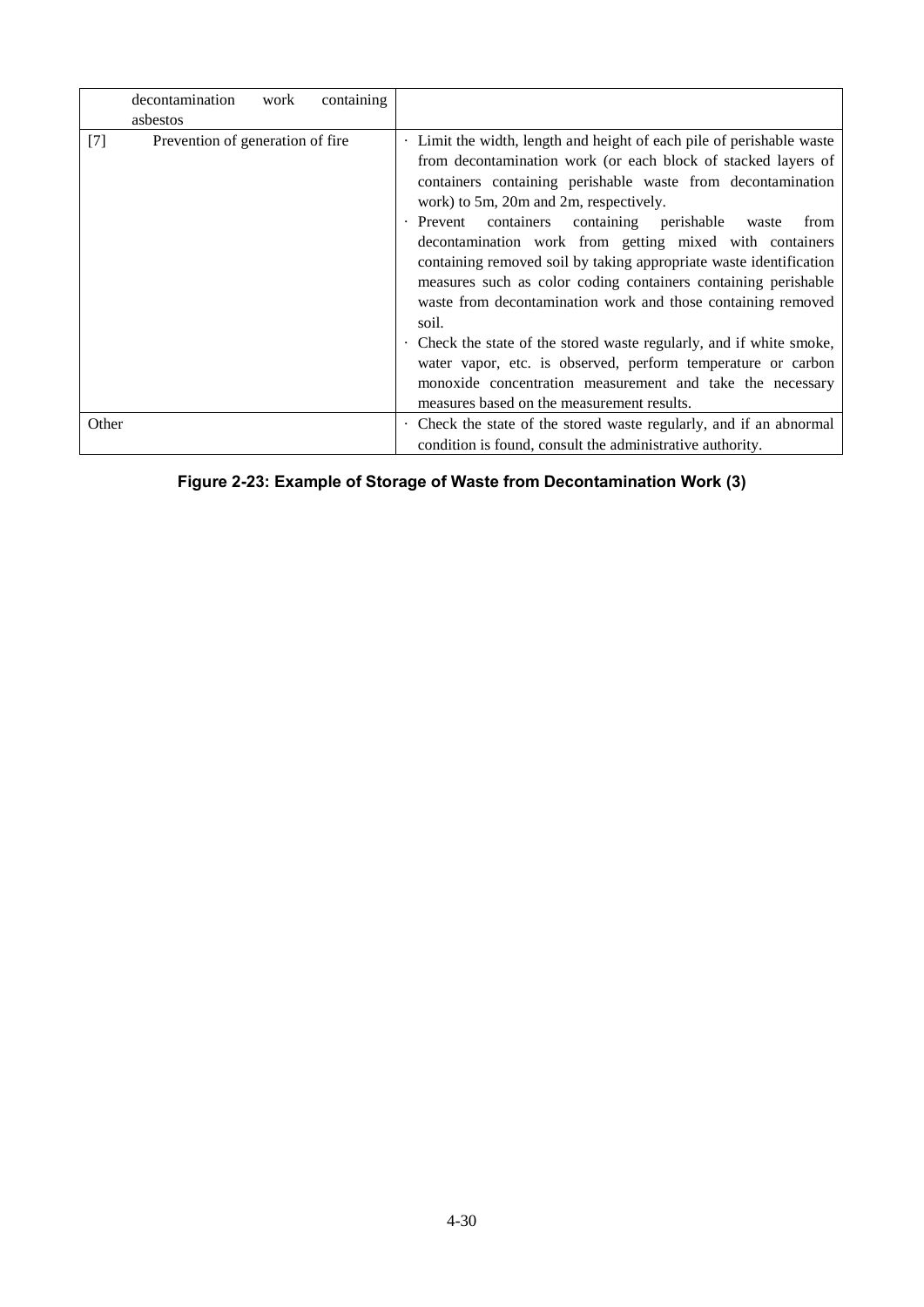# **<Storage of Waste from Decontamination Work: Example (4)>**

In Figure 2-24, an example of buried storage of waste generated from decontamination (turf grass) together with adhering soil, which is difficult to separate from turf grass, is shown.



## **Figure 2-24: Example of Storage of Waste from Decontamination Work (turf grass)**